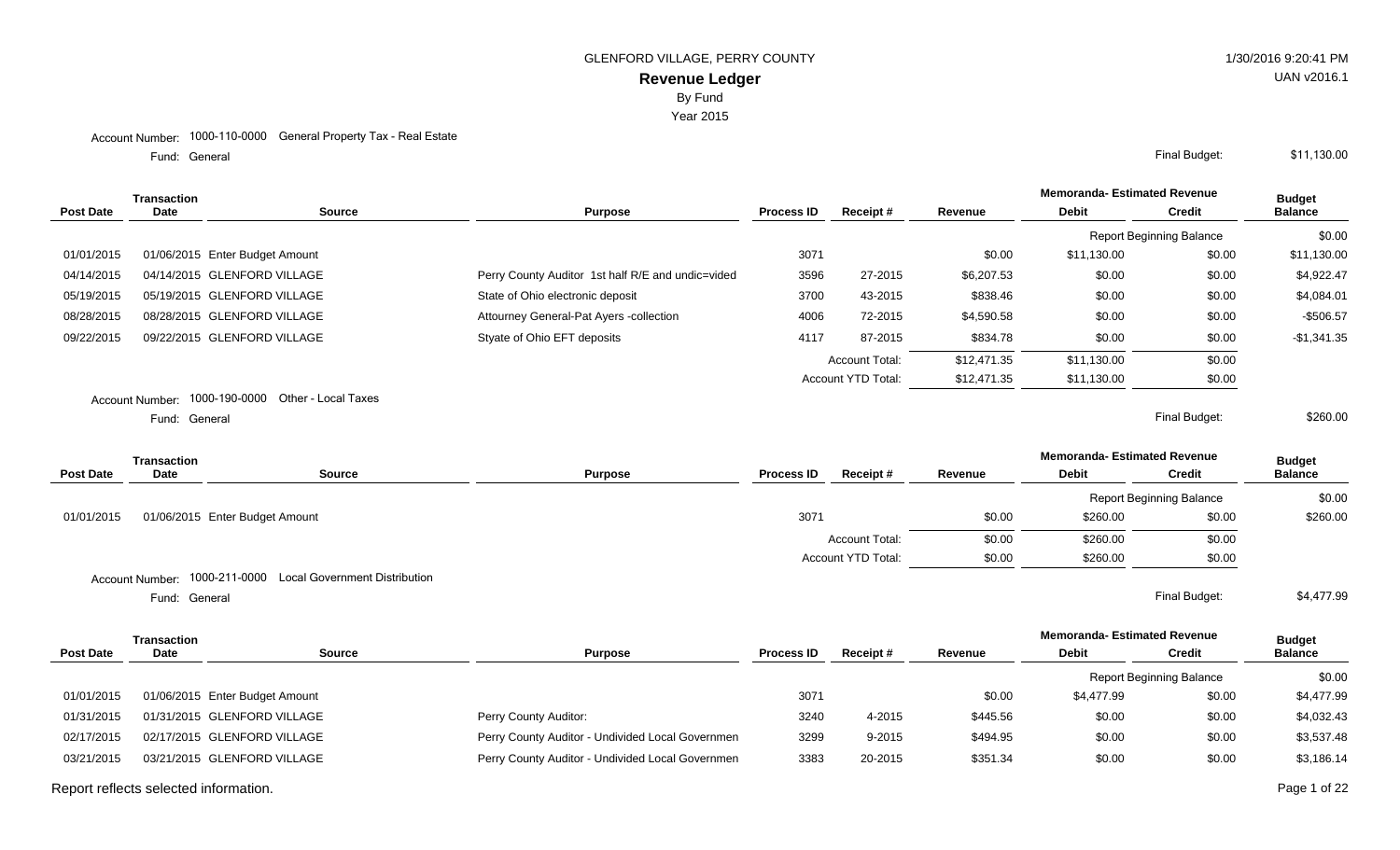Year 2015

#### Account Number: 1000-211-0000 Local Government Distribution

Fund: General

| Transaction |      |                             |                                                  |                   |                       |            | <b>Memoranda-Estimated Revenue</b> |               | <b>Budget</b>  |
|-------------|------|-----------------------------|--------------------------------------------------|-------------------|-----------------------|------------|------------------------------------|---------------|----------------|
| Post Date   | Date | <b>Source</b>               | <b>Purpose</b>                                   | <b>Process ID</b> | Receipt #             | Revenue    | <b>Debit</b>                       | <b>Credit</b> | <b>Balance</b> |
|             |      |                             |                                                  |                   |                       |            |                                    |               |                |
| 04/25/2015  |      | 04/25/2015 GLENFORD VILLAGE | Perry County Auditor:                            | 3617              | 34-2015               | \$414.45   | \$0.00                             | \$0.00        | \$2,771.69     |
| 05/19/2015  |      | 05/19/2015 GLENFORD VILLAGE | Park Donation - 20.00                            | 3698              | 41-2015               | \$580.30   | \$0.00                             | \$0.00        | \$2,191.39     |
| 06/27/2015  |      | 06/27/2015 GLENFORD VILLAGE | Perry County Auditor Local Government            | 3786              | 54-2015               | \$452.16   | \$0.00                             | \$0.00        | \$1,739.23     |
| 07/24/2015  |      | 07/24/2015 GLENFORD VILLAGE | Park Donations - 53.00                           | 3891              | 64-2015               | \$706.09   | \$0.00                             | \$0.00        | \$1,033.14     |
| 08/28/2015  |      | 08/28/2015 GLENFORD VILLAGE | Park Donation                                    | 4006              | 74-2015               | \$470.19   | \$0.00                             | \$0.00        | \$562.95       |
| 09/22/2015  |      | 09/22/2015 GLENFORD VILLAGE | <b>Parks Donations</b>                           | 4117              | 82-2015               | \$81.13    | \$0.00                             | \$0.00        | \$481.82       |
| 09/22/2015  |      | 09/22/2015 GLENFORD VILLAGE |                                                  | 4117              | 86-2015               | \$398.61   | \$0.00                             | \$0.00        | \$83.21        |
| 10/23/2015  |      | 10/23/2015 GLENFORD VILLAGE | Attourney Gen. - Pat Ayers reimbursement paymen  | 4262              | 97-2015               | \$527.22   | \$0.00                             | \$0.00        | $-$444.01$     |
| 11/17/2015  |      | 11/17/2015 GLENFORD VILLAGE | Perry County Auditor - Undivided Local Gov       | 4353              | 107-2015              | \$504.87   | \$0.00                             | \$0.00        | $-$948.88$     |
| 12/29/2015  |      | 12/29/2015 GLENFORD VILLAGE | Flowers Excavating meter purchase new water cust | 4530              | 122-2015              | \$402.57   | \$0.00                             | \$0.00        | $-$1,351.45$   |
| 12/29/2015  |      | 12/29/2015 GLENFORD VILLAGE | Flowers Excavating meter purchase new water cust | 4530              | 122-2015              | \$81.14    | \$0.00                             | \$0.00        | $-$1,432.59$   |
|             |      |                             |                                                  |                   | <b>Account Total:</b> | \$5,910.58 | \$4,477.99                         | \$0.00        |                |
|             |      |                             |                                                  |                   | Account YTD Total:    | \$5,910.58 | \$4,477.99                         | \$0.00        |                |

#### Account Number: 1000-222-0000 Cigarette Tax General Final Budget: Fund: General

|                  | Transaction |                                |                                           |                   |                       |          | <b>Memoranda- Estimated Revenue</b> |                          | <b>Budget</b>  |
|------------------|-------------|--------------------------------|-------------------------------------------|-------------------|-----------------------|----------|-------------------------------------|--------------------------|----------------|
| <b>Post Date</b> | <b>Date</b> | <b>Source</b>                  | <b>Purpose</b>                            | <b>Process ID</b> | Receipt#              | Revenue  | <b>Debit</b>                        | <b>Credit</b>            | <b>Balance</b> |
|                  |             |                                |                                           |                   |                       |          |                                     | Report Beginning Balance | \$0.00         |
| 01/01/2015       |             | 01/06/2015 Enter Budget Amount |                                           | 3071              |                       | \$0.00   | \$330.00                            | \$0.00                   | \$330.00       |
| 06/09/2015       |             | 06/09/2015 GLENFORD VILLAGE    | State of Ohio Dept of Development         | 3764              | 49-2015               | \$288.44 | \$0.00                              | \$0.00                   | \$41.56        |
| 07/17/2015       |             | 07/17/2015 GLENFORD VILLAGE    | PC Auditor - Cigarette Settlement - 37.50 | 3873              | 60-2015               | \$37.50  | \$0.00                              | \$0.00                   | \$4.06         |
| 09/11/2015       |             | 09/11/2015 GLENFORD VILLAGE    | Perry County Auditor - CAT tax - 104.31   | 4078              | 80-2015               | \$104.31 | \$0.00                              | \$0.00                   | $-$100.25$     |
|                  |             |                                |                                           |                   | <b>Account Total:</b> | \$430.25 | \$330.00                            | \$0.00                   |                |
|                  |             |                                |                                           |                   | Account YTD Total:    | \$430.25 | \$330.00                            | \$0.00                   |                |

## Report reflects selected information. Page 2 of 22

\$330.00

General Final Budget: \$4,477.99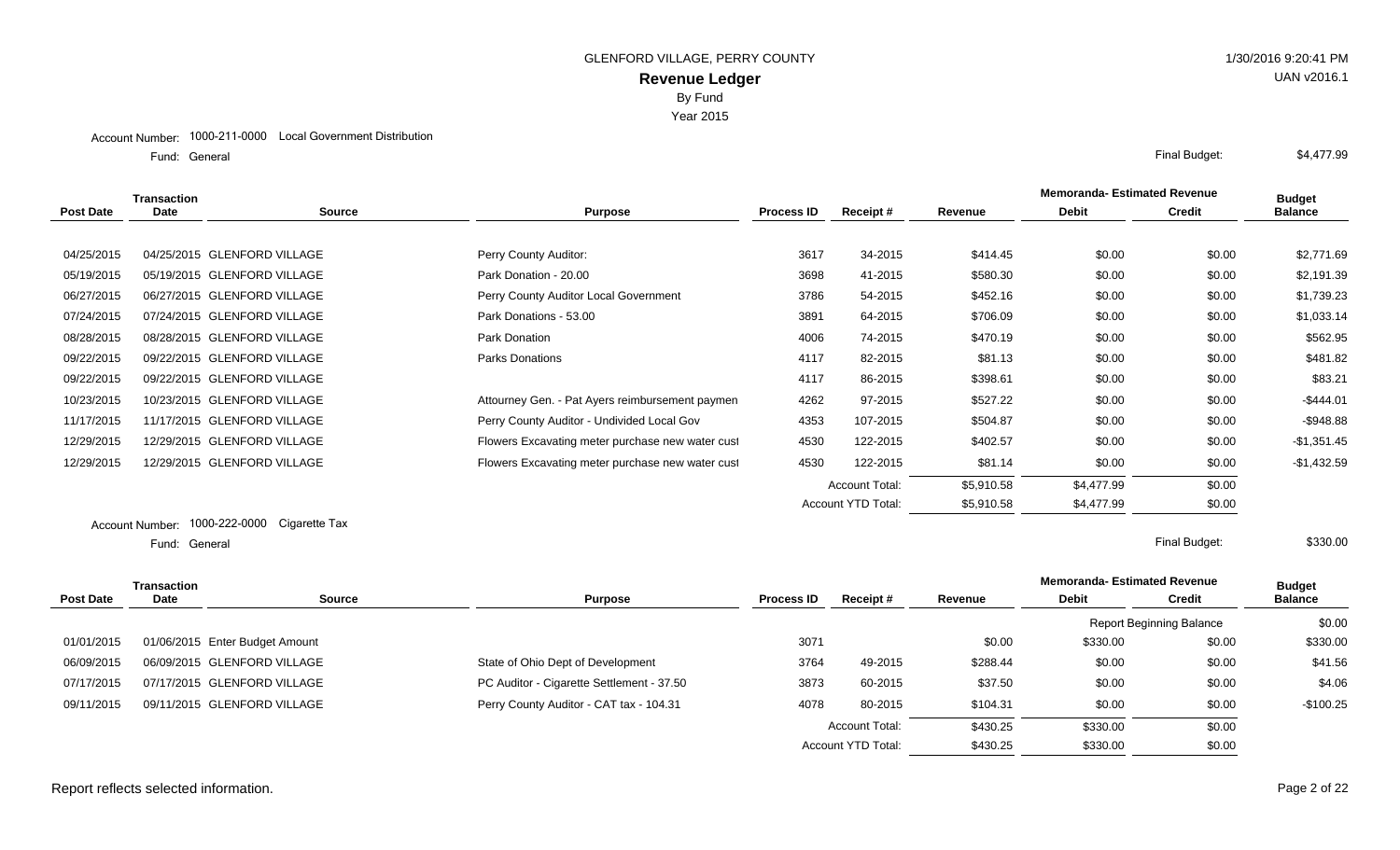By Fund

Year 2015

Fund: General

|                  | Transaction |                                              |               |                                     |      | <b>Memoranda- Estimated Revenue</b> |          | <b>Budget</b> |                                 |                |
|------------------|-------------|----------------------------------------------|---------------|-------------------------------------|------|-------------------------------------|----------|---------------|---------------------------------|----------------|
| <b>Post Date</b> | Date        | <b>Source</b>                                |               | <b>Process ID</b><br><b>Purpose</b> |      | Receipt#                            | Revenue  | <b>Debit</b>  | <b>Credit</b>                   | <b>Balance</b> |
|                  |             |                                              |               |                                     |      |                                     |          |               | <b>Report Beginning Balance</b> | \$0.00         |
| 01/01/2015       |             | 01/06/2015 Enter Budget Amount               |               |                                     | 3071 |                                     | \$0.00   | \$360.00      | \$0.00                          | \$360.00       |
| 05/19/2015       |             | 05/19/2015 GLENFORD VILLAGE                  | Parks - 56.00 |                                     | 3698 | 39-2015                             | \$359.80 | \$0.00        | \$0.00                          | \$0.20         |
|                  |             |                                              |               |                                     |      | <b>Account Total:</b>               | \$359.80 | \$360.00      | \$0.00                          |                |
|                  |             |                                              |               |                                     |      | <b>Account YTD Total:</b>           | \$359.80 | \$360.00      | \$0.00                          |                |
|                  |             | $\sim$ $\sim$ $\sim$ $\sim$<br>$\sim$ $\sim$ |               |                                     |      |                                     |          |               |                                 |                |

Account Number: 1000-999-0000 Other - Other Financing Sources

Fund: General

|                  | Transaction |                                                          |                                                        |                                                  |                       |             | <b>Memoranda-Estimated Revenue</b> |                                 | <b>Budget</b>  |
|------------------|-------------|----------------------------------------------------------|--------------------------------------------------------|--------------------------------------------------|-----------------------|-------------|------------------------------------|---------------------------------|----------------|
| <b>Post Date</b> | Date        | <b>Source</b>                                            | <b>Purpose</b>                                         | <b>Process ID</b>                                | Receipt#              | Revenue     | <b>Debit</b>                       | <b>Credit</b>                   | <b>Balance</b> |
|                  |             |                                                          |                                                        |                                                  |                       |             |                                    | <b>Report Beginning Balance</b> | \$0.00         |
| 04/14/2015       |             | 04/14/2015 GLENFORD VILLAGE                              | At&T Reimbursement                                     | 3596                                             | 29-2015               | \$5.12      | \$0.00                             | \$0.00                          | $-$5.12$       |
| 10/16/2015       |             | 10/16/2015 GLENFORD VILLAGE                              | Utility Bill Collection                                | 4228                                             | 93-2015               | \$800.00    | \$0.00                             | \$0.00                          | $-$ \$805.12   |
| 10/16/2015       |             | 10/16/2015 GLENFORD VILLAGE                              | Utility Bill Collections - including Resolution 003-20 | 4228                                             | 95-2015               | \$800.00    | \$0.00                             | \$0.00                          | $-$1,605.12$   |
| 10/23/2015       |             | 10/23/2015 GLENFORD VILLAGE                              | Attourney Gen. - Pat Ayers reimbursement paymen        | 4262                                             | 97-2015               | \$150.00    | \$0.00                             | \$0.00                          | $-$1,755.12$   |
| 10/23/2015       |             | 10/23/2015 Negative Reallocate Receipt for GLENFORD VILL | The repayment from Pat Ayers is for the Water func     | 4271                                             | 97-2015               | -\$150.00   | \$0.00                             | \$0.00                          | $-$1,605.12$   |
| 11/13/2015       |             | 11/13/2015 GLENFORD VILLAGE                              | Utility Bill Collection                                | 4334                                             | 106-2015              | \$800.00    | \$0.00                             | \$0.00                          | $-$2,405.12$   |
| 11/17/2015       |             | 11/17/2015 GLENFORD VILLAGE                              | Utility Bill Collection                                | 4353                                             | 108-2015              | \$800.00    | \$0.00                             | \$0.00                          | $-$ \$3,205.12 |
| 11/18/2015       |             | 12/29/2015 Positive Adjustment for GLENFORD VILLAGE      | Atourney General collection Pat Ayers                  | 4531                                             | 107-2015              | \$200.00    | \$0.00                             | \$0.00                          | $-$3,405.12$   |
| 12/08/2015       |             | 12/08/2015 GLENFORD VILLAGE                              | Utility Bill Collection                                | 4481                                             | 115-2015              | \$800.00    | \$0.00                             | \$0.00                          | $-$4,205.12$   |
|                  |             |                                                          |                                                        |                                                  | <b>Account Total:</b> | \$4,205.12  | \$0.00                             | \$0.00                          |                |
|                  |             |                                                          |                                                        |                                                  | Account YTD Total:    | \$4,205.12  | \$0.00                             | \$0.00                          |                |
|                  |             |                                                          |                                                        | <b>General Fund Total for Selected Accounts:</b> |                       | \$23,377.10 | \$16,557.99                        | \$0.00                          |                |
|                  |             |                                                          | <b>General Fund YTD Total for Selected Accounts:</b>   |                                                  |                       | \$23,377.10 | \$16,557.99                        | \$0.00                          |                |

General Final Budget: \$360.00

General Final Budget: \$0.00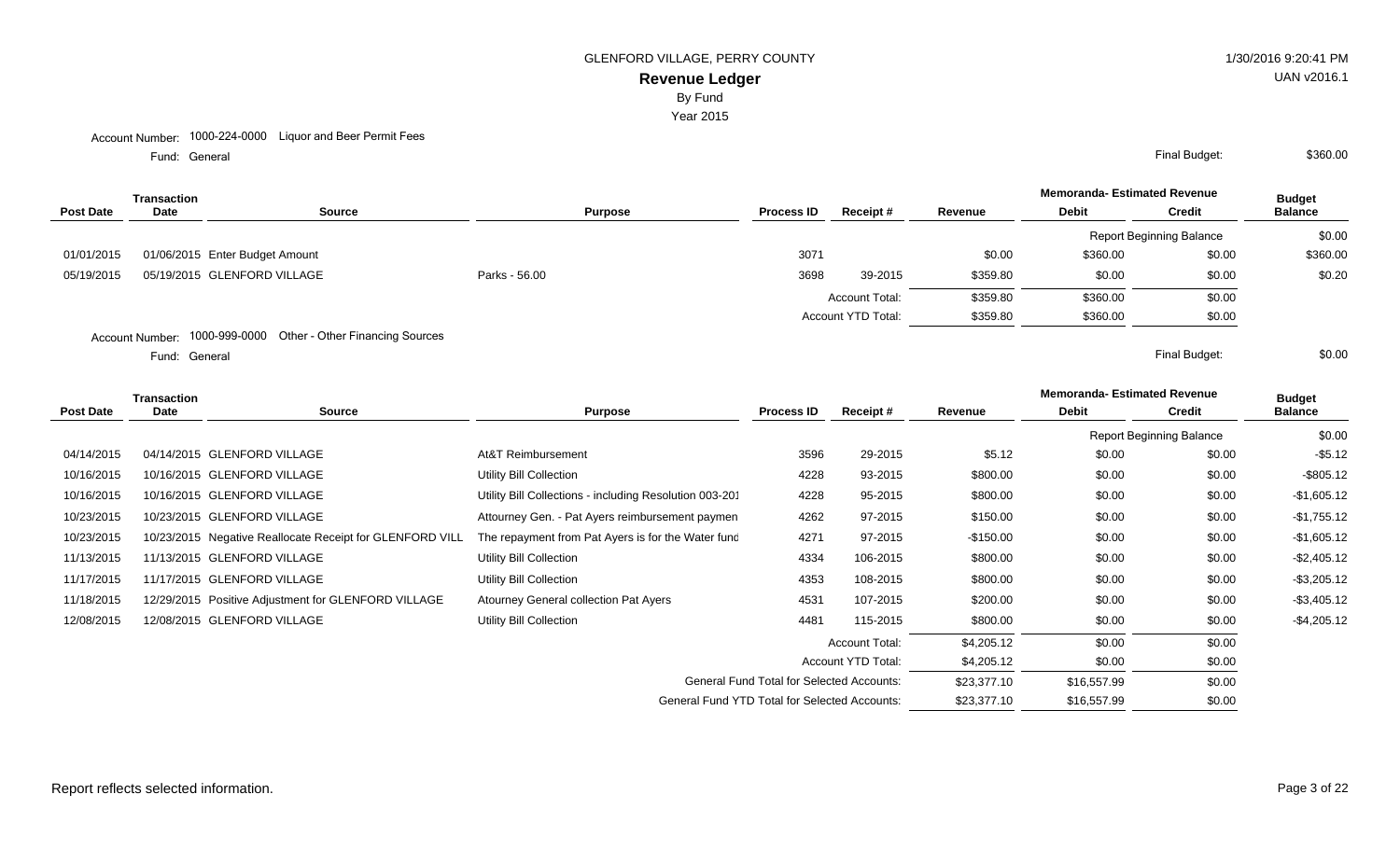Year 2015

#### Account Number: 2011-190-0000 Other - Local Taxes

Street Construction, Maint. and Repair Final Budget: Fund:

|                  | <b>Transaction</b> |                                |                                                     |                   |                           |            | <b>Memoranda-Estimated Revenue</b> |                                 | <b>Budget</b>  |
|------------------|--------------------|--------------------------------|-----------------------------------------------------|-------------------|---------------------------|------------|------------------------------------|---------------------------------|----------------|
| <b>Post Date</b> | Date               | <b>Source</b>                  | <b>Purpose</b>                                      | <b>Process ID</b> | Receipt#                  | Revenue    | <b>Debit</b>                       | <b>Credit</b>                   | <b>Balance</b> |
|                  |                    |                                |                                                     |                   |                           |            |                                    | <b>Report Beginning Balance</b> | \$0.00         |
| 01/01/2015       |                    | 01/06/2015 Enter Budget Amount |                                                     | 3072              |                           | \$0.00     | \$3,100.00                         | \$0.00                          | \$3,100.00     |
| 01/31/2015       |                    | 01/31/2015 GLENFORD VILLAGE    | Perry County Auditor:                               | 3240              | 4-2015                    | \$17.64    | \$0.00                             | \$0.00                          | \$3,082.36     |
| 02/24/2015       |                    | 02/24/2015 GLENFORD VILLAGE    | Parks (Hoover) Donation - Duffy 100.00              | 3318              | 11-2015                   | \$173.88   | \$0.00                             | \$0.00                          | \$2,908.48     |
| 03/21/2015       |                    | 03/21/2015 GLENFORD VILLAGE    | Park Donation and Public Utility Reimbursment       | 3383              | 16-2015                   | \$2.02     | \$0.00                             | \$0.00                          | \$2,906.46     |
| 03/24/2015       |                    | 03/24/2015 GLENFORD VILLAGE    | Perry County Auditor - Motor Vehicle                | 3388              | 22-2015                   | \$131.10   | \$0.00                             | \$0.00                          | \$2,775.36     |
| 04/14/2015       |                    | 04/14/2015 GLENFORD VILLAGE    | Perry County Auditor 1st half R/E and undic=vided   | 3596              | 27-2015                   | \$833.08   | \$0.00                             | \$0.00                          | \$1,942.28     |
| 04/14/2015       |                    | 04/14/2015 GLENFORD VILLAGE    | Perry County Auditor 1st half R/E and undic=vided   | 3596              | 27-2015                   | \$14.49    | \$0.00                             | \$0.00                          | \$1,927.79     |
| 04/25/2015       |                    | 04/25/2015 GLENFORD VILLAGE    | Perry County Auditor:                               | 3617              | 34-2015                   | \$168.13   | \$0.00                             | \$0.00                          | \$1,759.66     |
| 05/26/2015       |                    | 05/26/2015 GLENFORD VILLAGE    | Park Donation - 40.00                               | 3712              | 46-2015                   | \$110.79   | \$0.00                             | \$0.00                          | \$1,648.87     |
| 07/17/2015       |                    | 07/17/2015 GLENFORD VILLAGE    | Perry County Auditor - Undivided Motor Vehicle - 13 | 3873              | 58-2015                   | \$122.65   | \$0.00                             | \$0.00                          | \$1,526.22     |
| 07/31/2015       |                    | 07/31/2015 GLENFORD VILLAGE    | Parks Donation - 148.00                             | 3902              | 66-2015                   | \$83.22    | \$0.00                             | \$0.00                          | \$1,443.00     |
| 08/28/2015       |                    | 08/28/2015 GLENFORD VILLAGE    | Attourney General-Pat Ayers -collection             | 4006              | 72-2015                   | \$608.86   | \$0.00                             | \$0.00                          | \$834.14       |
| 08/28/2015       |                    | 08/28/2015 GLENFORD VILLAGE    | Perry County - Twp Motor Vehicle                    | 4006              | 76-2015                   | \$67.32    | \$0.00                             | \$0.00                          | \$766.82       |
| 09/29/2015       |                    | 09/29/2015 GLENFORD VILLAGE    | <b>Undivided Motor Vehicle</b>                      | 4151              | 91-2015                   | \$58.36    | \$0.00                             | \$0.00                          | \$708.46       |
| 10/31/2015       |                    | 10/31/2015 GLENFORD VILLAGE    | Perry County Auditor                                | 4278              | 99-2015                   | \$70.80    | \$0.00                             | \$0.00                          | \$637.66       |
| 11/28/2015       |                    | 11/28/2015 GLENFORD VILLAGE    | Perry County Auditor - Undivided Motor Vehicle      | 4366              | 110-2015                  | \$231.29   | \$0.00                             | \$0.00                          | \$406.37       |
| 12/29/2015       |                    | 12/29/2015 GLENFORD VILLAGE    | Flowers Excavating meter purchase new water cust    | 4530              | 122-2015                  | \$25.74    | \$0.00                             | \$0.00                          | \$380.63       |
|                  |                    |                                |                                                     |                   | <b>Account Total:</b>     | \$2,719.37 | \$3,100.00                         | \$0.00                          |                |
|                  |                    |                                |                                                     |                   | <b>Account YTD Total:</b> | \$2,719.37 | \$3,100.00                         | \$0.00                          |                |
|                  |                    |                                |                                                     |                   |                           |            |                                    |                                 |                |

Account Number: 2011-225-0000 Gasoline Tax (State) Street Construction, Maint. and Repair Final Budget: Fund:

**Memoranda- Estimated Revenue Source Purpose Process ID Receipt # Revenue Debit Transaction Post Date Date Budget Credit Balance** Report Beginning Balance \$0.00 01/01/2015 01/06/2015 Enter Budget Amount 2010 10:00 \$5,900 \$5,900 \$5,900 \$0.00 \$5,900 \$0.00 \$5,900.00 \$5,900 Report reflects selected information. Page 4 of 22

\$3,100.00

\$5,900.00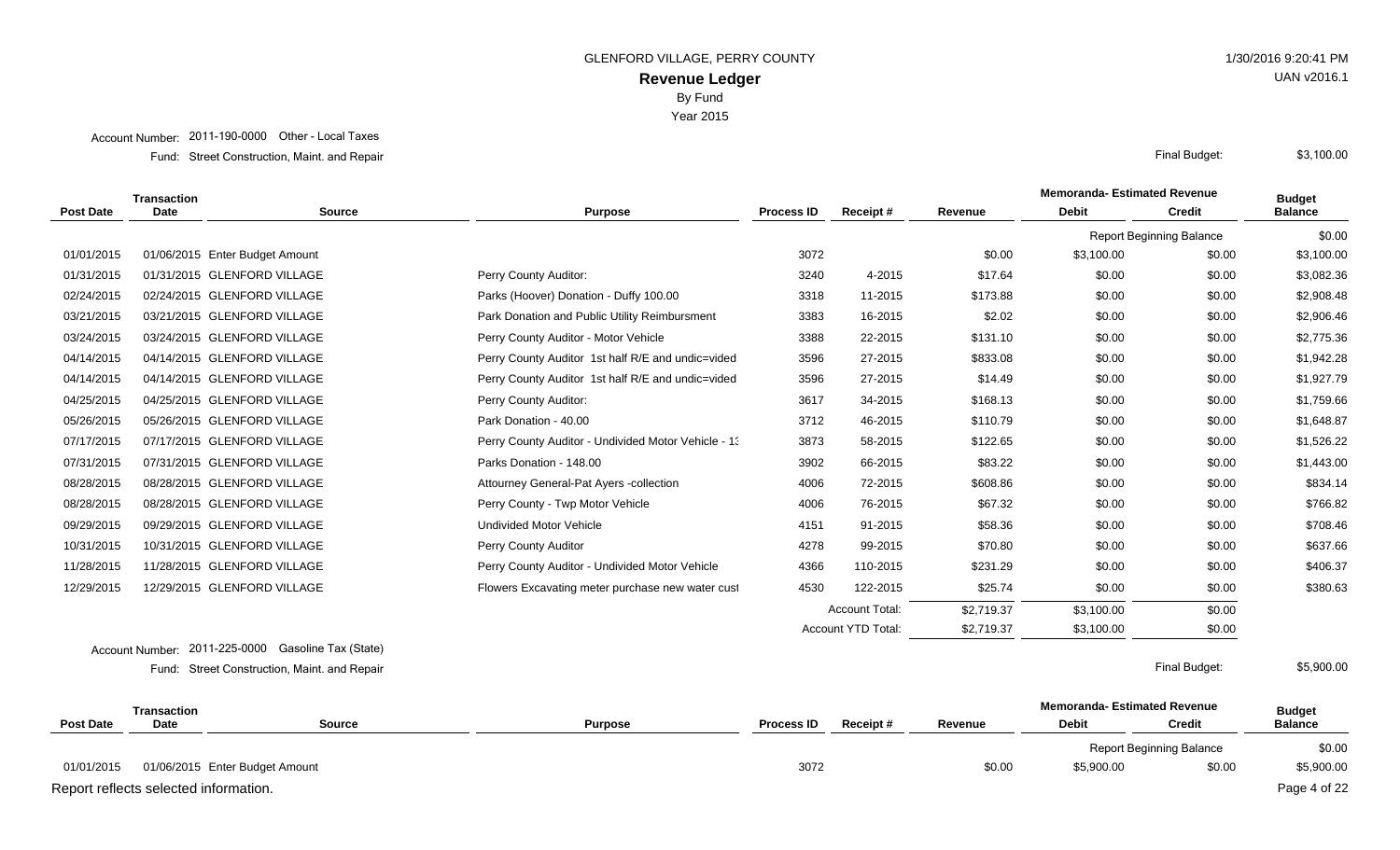Year 2015

#### Account Number: 2011-225-0000 Gasoline Tax (State)

Street Construction, Maint. and Repair Final Budget: Fund:

|                  | <b>Transaction</b> |                             |                                                      |                   |                       |            | <b>Memoranda-Estimated Revenue</b> |               | <b>Budget</b>  |
|------------------|--------------------|-----------------------------|------------------------------------------------------|-------------------|-----------------------|------------|------------------------------------|---------------|----------------|
| <b>Post Date</b> | <b>Date</b>        | <b>Source</b>               | <b>Purpose</b>                                       | <b>Process ID</b> | Receipt#              | Revenue    | <b>Debit</b>                       | <b>Credit</b> | <b>Balance</b> |
|                  |                    |                             |                                                      |                   |                       |            |                                    |               |                |
| 01/31/2015       |                    | 01/31/2015 GLENFORD VILLAGE | State of Ohio direct deposits:                       | 3249              | 6-2015                | \$522.11   | \$0.00                             | \$0.00        | \$5,377.89     |
| 02/24/2015       |                    | 02/24/2015 GLENFORD VILLAGE | State of Ohio State and Local Highway Gaas tax       | 3320              | 13-2015               | \$180.62   | \$0.00                             | \$0.00        | \$5,197.27     |
| 03/21/2015       |                    | 03/21/2015 GLENFORD VILLAGE | Stae of Ohio Highway - cents per gallon              | 3383              | 17-2015               | \$165.87   | \$0.00                             | \$0.00        | \$5,031.40     |
| 03/28/2015       |                    | 03/28/2015 GLENFORD VILLAGE | State of Ohio - Gasloine Excise Tax                  | 3418              | 24-2015               | \$350.14   | \$0.00                             | \$0.00        | \$4,681.26     |
| 04/04/2015       |                    | 04/04/2015 GLENFORD VILLAGE | State of Ohio Gasoline excise tax - direct deposit m | 3422              | 26-2015               | \$348.37   | \$0.00                             | \$0.00        | \$4,332.89     |
| 04/28/2015       |                    | 04/28/2015 GLENFORD VILLAGE | State of Ohio direct Deposits                        | 3625              | 36-2015               | \$516.66   | \$0.00                             | \$0.00        | \$3,816.23     |
| 05/19/2015       |                    | 05/19/2015 GLENFORD VILLAGE | State of Ohio electronic deposit                     | 3700              | 43-2015               | \$177.68   | \$0.00                             | \$0.00        | \$3,638.55     |
| 05/26/2015       |                    | 05/26/2015 GLENFORD VILLAGE | State of Ohio direct Deposit Gasoline Excise tax     | 3712              | 45-2015               | \$359.27   | \$0.00                             | \$0.00        | \$3,279.28     |
| 06/27/2015       |                    | 06/27/2015 GLENFORD VILLAGE | State of Ohio - Gasoline Tax                         | 3786              | 55-2015               | \$358.80   | \$0.00                             | \$0.00        | \$2,920.48     |
| 06/30/2015       |                    | 07/24/2015 GLENFORD VILLAGE | State of Ohio EFT - 195.45 - Highway Fuel tax per (  | 3893              | 65-2015               | \$180.79   | \$0.00                             | \$0.00        | \$2,739.69     |
| 07/17/2015       |                    | 07/17/2015 GLENFORD VILLAGE | State of Ohio Treasurer - State and local Governme   | 3873              | 62-2015               | \$208.41   | \$0.00                             | \$0.00        | \$2,531.28     |
| 07/31/2015       |                    | 08/01/2015 GLENFORD VILLAGE | State EFT - Gasoline Excise Tax                      | 3906              | 68-2015               | \$372.66   | \$0.00                             | \$0.00        | \$2,158.62     |
| 08/28/2015       |                    | 08/28/2015 GLENFORD VILLAGE | State of Ohio Direct DepositHighway per gallon and   | 4006              | 75-2015               | \$518.27   | \$0.00                             | \$0.00        | \$1,640.35     |
| 09/22/2015       |                    | 09/22/2015 GLENFORD VILLAGE | Styate of Ohio EFT deposits                          | 4117              | 87-2015               | \$205.45   | \$0.00                             | \$0.00        | \$1,434.90     |
| 09/29/2015       |                    | 09/29/2015 GLENFORD VILLAGE | Gasoline Excise Tax - State                          | 4151              | 92-2015               | \$370.17   | \$0.00                             | \$0.00        | \$1,064.73     |
| 10/31/2015       |                    | 10/31/2015 GLENFORD VILLAGE | State of Ohio and local gov. Highway cents per gall  | 4278              | 100-2015              | \$550.06   | \$0.00                             | \$0.00        | \$514.67       |
| 11/13/2015       |                    | 11/13/2015 GLENFORD VILLAGE | State of Ohio State & Local Gov Highway gallon ta    | 4334              | 104-2015              | \$198.59   | \$0.00                             | \$0.00        | \$316.08       |
| 12/01/2015       |                    | 12/01/2015 GLENFORD VILLAGE | Gasoline Excise Tax - State of Ohio                  | 4446              | 114-2015              | \$360.61   | \$0.00                             | \$0.00        | $-$44.53$      |
| 12/18/2015       |                    | 12/18/2015 GLENFORD VILLAGE | State and Local Highway - per gallon                 | 4522              | 118-2015              | \$204.58   | \$0.00                             | \$0.00        | $-$249.11$     |
| 12/29/2015       |                    | 12/29/2015 GLENFORD VILLAGE | State of Ohio - Gasoline Tax                         | 4530              | 123-2015              | \$367.91   | \$0.00                             | \$0.00        | $-$ \$617.02   |
|                  |                    |                             |                                                      |                   | <b>Account Total:</b> | \$6,517.02 | \$5,900.00                         | \$0.00        |                |
|                  |                    |                             |                                                      |                   | Account YTD Total:    | \$6,517.02 | \$5,900.00                         | \$0.00        |                |

UAN v2016.1

\$5,900.00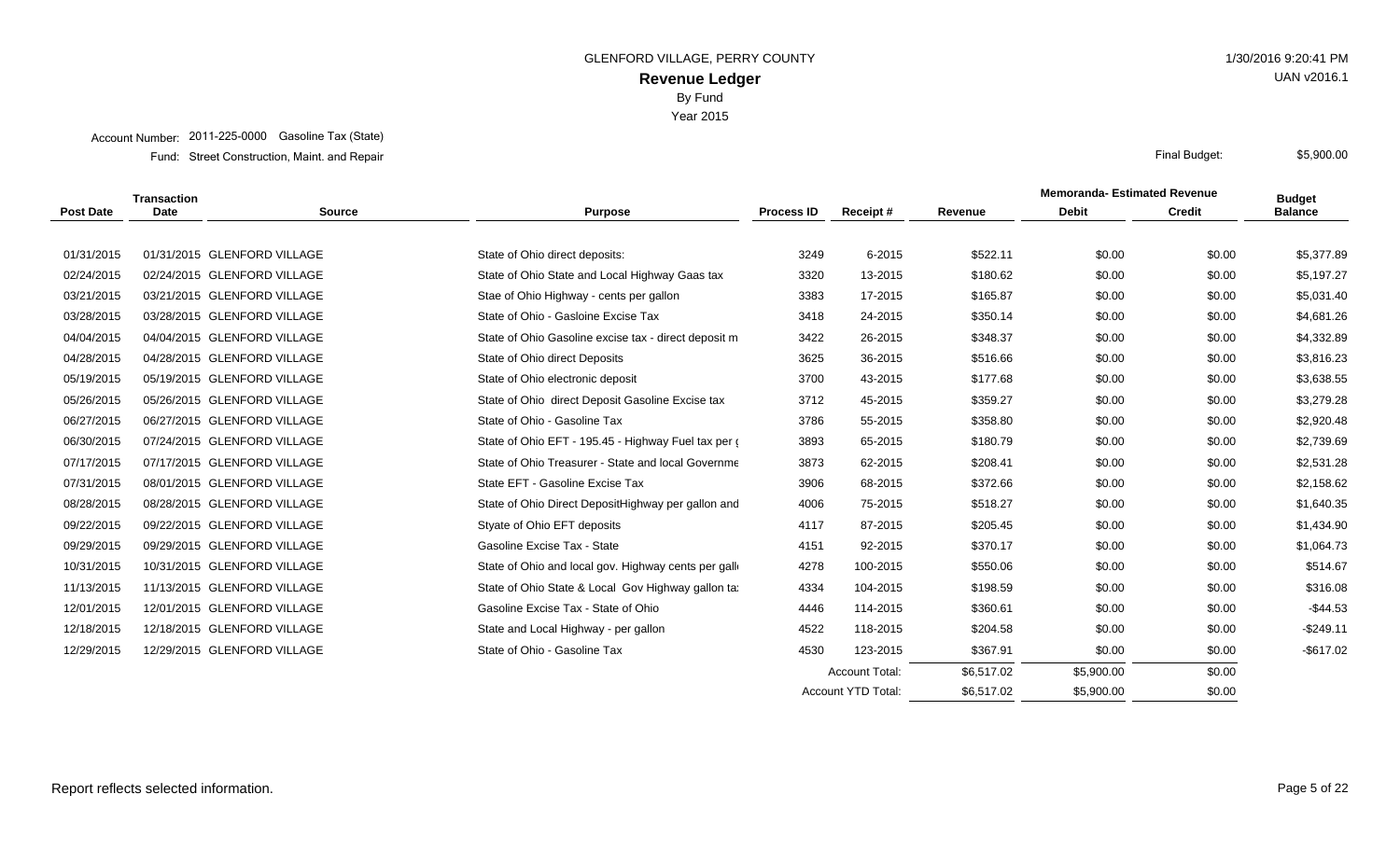**Revenue Ledger** GLENFORD VILLAGE, PERRY COUNTY 6120:41 PM

Year 2015

Account Number: 2011-999-0000 Other - Other Financing Sources

Street Construction, Maint. and Repair Final Budget: Fund:

|            | Transaction |                             |                                                                              |                   |                           |             | <b>Memoranda- Estimated Revenue</b> |                          | <b>Budget</b>  |
|------------|-------------|-----------------------------|------------------------------------------------------------------------------|-------------------|---------------------------|-------------|-------------------------------------|--------------------------|----------------|
| Post Date  | Date        | <b>Source</b>               | <b>Purpose</b>                                                               | <b>Process ID</b> | Receipt#                  | Revenue     | <b>Debit</b>                        | <b>Credit</b>            | <b>Balance</b> |
|            |             |                             |                                                                              |                   |                           |             |                                     | Report Beginning Balance | \$0.00         |
| 05/19/2015 |             | 05/19/2015 GLENFORD VILLAGE | Parks - 56.00                                                                | 3698              | 39-2015                   | \$2,300.00  | \$0.00                              | \$0.00                   | $-$2,300.00$   |
|            |             |                             |                                                                              |                   | <b>Account Total:</b>     | \$2,300.00  | \$0.00                              | \$0.00                   |                |
|            |             |                             |                                                                              |                   | <b>Account YTD Total:</b> | \$2,300.00  | \$0.00                              | \$0.00                   |                |
|            |             |                             | Street Construction, Maint. and Repair Fund Total for Selected Accounts:     |                   |                           | \$11,536.39 | \$9,000.00                          | \$0.00                   |                |
|            |             |                             | Street Construction, Maint. and Repair Fund YTD Total for Selected Accounts: |                   | \$11,536.39               | \$9,000.00  | \$0.00                              |                          |                |
|            |             | 0.004, 400, 0.000, 0.1, 1.1 |                                                                              |                   |                           |             |                                     |                          |                |

Account Number: 2021-190-0000 Other - Local Taxes

State Highway Final Budget: Fund: State Highway

| <b>Transaction</b> |            |             |                                |                                                     |                   |                  | <b>Memoranda-Estimated Revenue</b> |              | <b>Budget</b>                   |                |
|--------------------|------------|-------------|--------------------------------|-----------------------------------------------------|-------------------|------------------|------------------------------------|--------------|---------------------------------|----------------|
|                    | Post Date  | <b>Date</b> | <b>Source</b>                  | Purpose                                             | <b>Process ID</b> | <b>Receipt #</b> | Revenue                            | <b>Debit</b> | <b>Credit</b>                   | <b>Balance</b> |
|                    |            |             |                                |                                                     |                   |                  |                                    |              | <b>Report Beginning Balance</b> | \$0.00         |
|                    | 01/01/2015 |             | 01/06/2015 Enter Budget Amount |                                                     | 3073              |                  | \$0.00                             | \$100.00     | \$0.00                          | \$100.00       |
|                    | 01/31/2015 |             | 01/31/2015 GLENFORD VILLAGE    | Perry County Auditor:                               | 3240              | 4-2015           | \$1.43                             | \$0.00       | \$0.00                          | \$98.57        |
|                    | 02/24/2015 |             | 02/24/2015 GLENFORD VILLAGE    | Parks (Hoover) Donation - Duffy 100.00              | 3318              | 11-2015          | \$14.10                            | \$0.00       | \$0.00                          | \$84.47        |
|                    | 03/24/2015 |             | 03/24/2015 GLENFORD VILLAGE    | Perry County Auditor - Motor Vehicle                | 3388              | 22-2015          | \$10.63                            | \$0.00       | \$0.00                          | \$73.84        |
|                    | 04/14/2015 |             | 04/14/2015 GLENFORD VILLAGE    | Perry County Auditor 1st half R/E and undic=vided   | 3596              | 27-2015          | \$1.18                             | \$0.00       | \$0.00                          | \$72.66        |
|                    | 04/25/2015 |             | 04/25/2015 GLENFORD VILLAGE    | Perry County Auditor:                               | 3617              | 34-2015          | \$13.64                            | \$0.00       | \$0.00                          | \$59.02        |
|                    | 05/26/2015 |             | 05/26/2015 GLENFORD VILLAGE    | Park Donation - 40.00                               | 3712              | 46-2015          | \$8.99                             | \$0.00       | \$0.00                          | \$50.03        |
|                    | 06/09/2015 |             | 06/09/2015 GLENFORD VILLAGE    | State of Ohio Dept of Development                   | 3764              | 49-2015          | \$26.32                            | \$0.00       | \$0.00                          | \$23.71        |
|                    | 07/17/2015 |             | 07/17/2015 GLENFORD VILLAGE    | Perry County Auditor - Undivided Motor Vehicle - 1: | 3873              | 58-2015          | \$9.95                             | \$0.00       | \$0.00                          | \$13.76        |
|                    | 07/31/2015 |             | 07/31/2015 GLENFORD VILLAGE    | Parks Donation - 148.00                             | 3902              | 66-2015          | \$6.75                             | \$0.00       | \$0.00                          | \$7.01         |
|                    | 08/28/2015 |             | 08/28/2015 GLENFORD VILLAGE    | Perry County - Twp Motor Vehicle                    | 4006              | 76-2015          | \$5.46                             | \$0.00       | \$0.00                          | \$1.55         |
|                    | 09/29/2015 |             | 09/29/2015 GLENFORD VILLAGE    | <b>Undivided Motor Vehicle</b>                      | 4151              | 91-2015          | \$4.74                             | \$0.00       | \$0.00                          | $-$3.19$       |
|                    | 10/31/2015 |             | 10/31/2015 GLENFORD VILLAGE    | Perry County Auditor                                | 4278              | 99-2015          | \$5.74                             | \$0.00       | \$0.00                          | $-$8.93$       |
|                    | 11/28/2015 |             | 11/28/2015 GLENFORD VILLAGE    | Perry County Auditor - Undivided Motor Vehicle      | 4366              | 110-2015         | \$18.76                            | \$0.00       | \$0.00                          | $-$27.69$      |
|                    | 12/29/2015 |             | 12/29/2015 GLENFORD VILLAGE    | Flowers Excavating meter purchase new water cust    | 4530              | 122-2015         | \$2.09                             | \$0.00       | \$0.00                          | $-$29.78$      |
|                    |            |             |                                |                                                     |                   |                  |                                    |              |                                 |                |

Report reflects selected information. Page 6 of 22

UAN v2016.1

\$0.00

\$100.00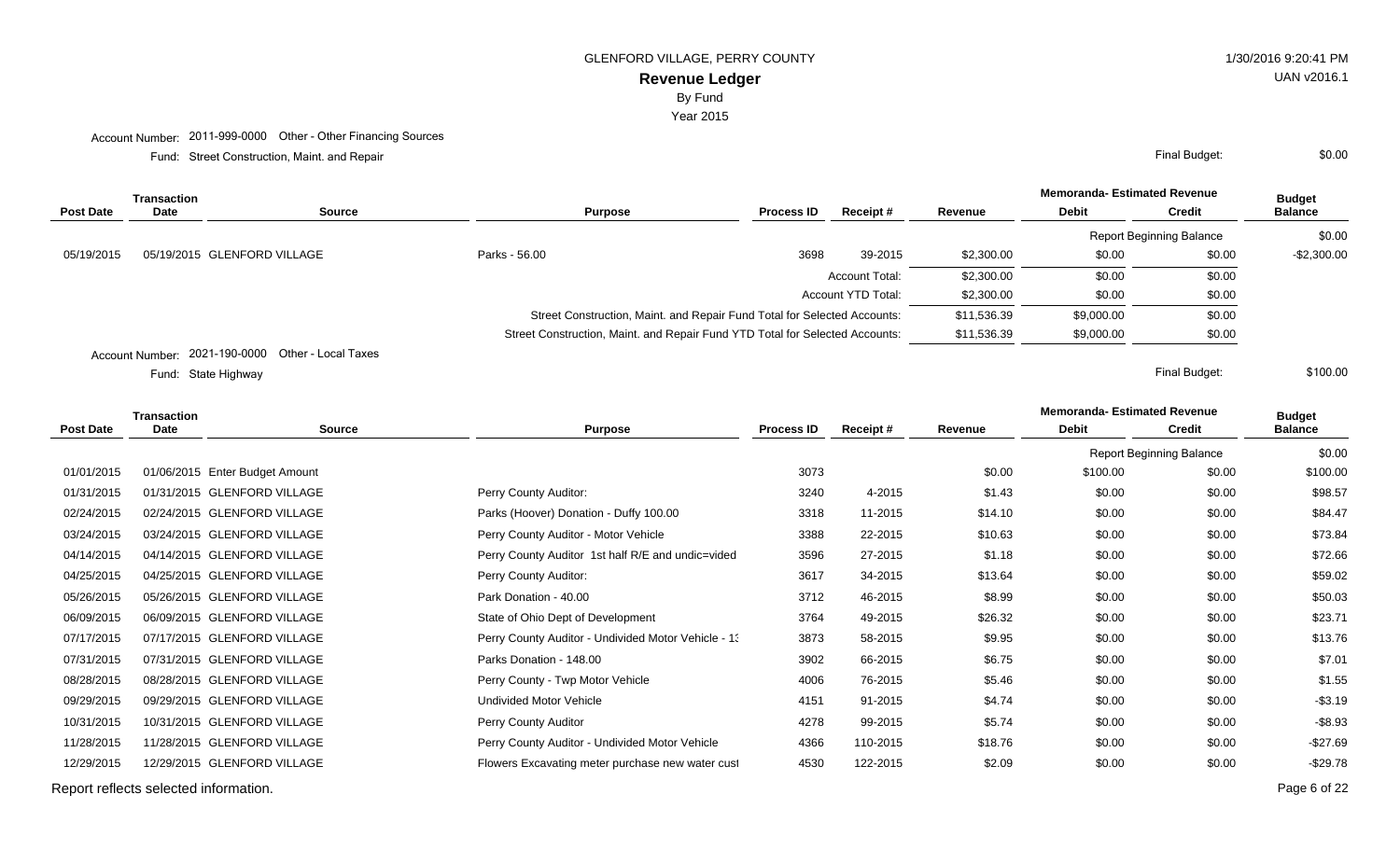GLENFORD VILLAGE, PERRY COUNTY 6120:41 PM

# UAN v2016.1

\$500.00

# **Revenue Ledger** By Fund

Year 2015

| Account Total:     | \$129.78 | \$100.00 | \$0.00 |
|--------------------|----------|----------|--------|
| Account YTD Total: | \$129.78 | \$100.00 | \$0.00 |

#### Account Number: 2021-225-0000 Gasoline Tax (State)

State Highway Final Budget: Fund: State Highway

|                  | <b>Transaction</b> |                                |                                                      |                   |                           |          | <b>Memoranda-Estimated Revenue</b> | <b>Budget</b>                   |                |
|------------------|--------------------|--------------------------------|------------------------------------------------------|-------------------|---------------------------|----------|------------------------------------|---------------------------------|----------------|
| <b>Post Date</b> | <b>Date</b>        | <b>Source</b>                  | <b>Purpose</b>                                       | <b>Process ID</b> | Receipt#                  | Revenue  | <b>Debit</b>                       | <b>Credit</b>                   | <b>Balance</b> |
|                  |                    |                                |                                                      |                   |                           |          |                                    | <b>Report Beginning Balance</b> | \$0.00         |
| 01/01/2015       |                    | 01/06/2015 Enter Budget Amount |                                                      | 3073              |                           | \$0.00   | \$500.00                           | \$0.00                          | \$500.00       |
| 01/31/2015       |                    | 01/31/2015 GLENFORD VILLAGE    | State of Ohio direct deposits:                       | 3249              | 6-2015                    | \$42.34  | \$0.00                             | \$0.00                          | \$457.66       |
| 02/24/2015       |                    | 02/24/2015 GLENFORD VILLAGE    | State of Ohio State and Local Highway Gaas tax       | 3320              | 13-2015                   | \$14.65  | \$0.00                             | \$0.00                          | \$443.01       |
| 03/21/2015       |                    | 03/21/2015 GLENFORD VILLAGE    | Stae of Ohio Highway - cents per gallon              | 3383              | 17-2015                   | \$13.45  | \$0.00                             | \$0.00                          | \$429.56       |
| 03/28/2015       |                    | 03/28/2015 GLENFORD VILLAGE    | State of Ohio - Gasloine Excise Tax                  | 3418              | 24-2015                   | \$28.39  | \$0.00                             | \$0.00                          | \$401.17       |
| 04/04/2015       |                    | 04/04/2015 GLENFORD VILLAGE    | State of Ohio Gasoline excise tax - direct deposit m | 3422              | 26-2015                   | \$28.25  | \$0.00                             | \$0.00                          | \$372.92       |
| 04/28/2015       |                    | 04/28/2015 GLENFORD VILLAGE    | State of Ohio direct Deposits                        | 3625              | 36-2015                   | \$41.90  | \$0.00                             | \$0.00                          | \$331.02       |
| 05/19/2015       |                    | 05/19/2015 GLENFORD VILLAGE    | State of Ohio electronic deposit                     | 3700              | 43-2015                   | \$14.41  | \$0.00                             | \$0.00                          | \$316.61       |
| 05/26/2015       |                    | 05/26/2015 GLENFORD VILLAGE    | State of Ohio direct Deposit Gasoline Excise tax     | 3712              | 45-2015                   | \$29.13  | \$0.00                             | \$0.00                          | \$287.48       |
| 06/27/2015       |                    | 06/27/2015 GLENFORD VILLAGE    | State of Ohio - Gasoline Tax                         | 3786              | 55-2015                   | \$29.10  | \$0.00                             | \$0.00                          | \$258.38       |
| 06/30/2015       |                    | 07/24/2015 GLENFORD VILLAGE    | State of Ohio EFT - 195.45 - Highway Fuel tax per    | 3893              | 65-2015                   | \$14.66  | \$0.00                             | \$0.00                          | \$243.72       |
| 07/17/2015       |                    | 07/17/2015 GLENFORD VILLAGE    | State of Ohio Treasurer - State and local Governme   | 3873              | 62-2015                   | \$16.90  | \$0.00                             | \$0.00                          | \$226.82       |
| 07/31/2015       |                    | 08/01/2015 GLENFORD VILLAGE    | State EFT - Gasoline Excise Tax                      | 3906              | 68-2015                   | \$30.22  | \$0.00                             | \$0.00                          | \$196.60       |
| 08/28/2015       |                    | 08/28/2015 GLENFORD VILLAGE    | State of Ohio Direct DepositHighway per gallon and   | 4006              | 75-2015                   | \$42.03  | \$0.00                             | \$0.00                          | \$154.57       |
| 09/22/2015       |                    | 09/22/2015 GLENFORD VILLAGE    | Styate of Ohio EFT deposits                          | 4117              | 87-2015                   | \$16.66  | \$0.00                             | \$0.00                          | \$137.91       |
| 09/29/2015       |                    | 09/29/2015 GLENFORD VILLAGE    | Gasoline Excise Tax - State                          | 4151              | 92-2015                   | \$30.02  | \$0.00                             | \$0.00                          | \$107.89       |
| 10/31/2015       |                    | 10/31/2015 GLENFORD VILLAGE    | State of Ohio and local gov. Highway cents per gall  | 4278              | 100-2015                  | \$44.60  | \$0.00                             | \$0.00                          | \$63.29        |
| 11/13/2015       |                    | 11/13/2015 GLENFORD VILLAGE    | State of Ohio State & Local Gov Highway gallon ta    | 4334              | 104-2015                  | \$16.11  | \$0.00                             | \$0.00                          | \$47.18        |
| 12/01/2015       |                    | 12/01/2015 GLENFORD VILLAGE    | Gasoline Excise Tax - State of Ohio                  | 4446              | 114-2015                  | \$29.24  | \$0.00                             | \$0.00                          | \$17.94        |
| 12/18/2015       |                    | 12/18/2015 GLENFORD VILLAGE    | State and Local Highway - per gallon                 | 4522              | 118-2015                  | \$16.59  | \$0.00                             | \$0.00                          | \$1.35         |
| 12/29/2015       |                    | 12/29/2015 GLENFORD VILLAGE    | State of Ohio - Gasoline Tax                         | 4530              | 123-2015                  | \$29.83  | \$0.00                             | \$0.00                          | $-$28.48$      |
|                  |                    |                                |                                                      |                   | <b>Account Total:</b>     | \$528.48 | \$500.00                           | \$0.00                          |                |
|                  |                    |                                |                                                      |                   | <b>Account YTD Total:</b> | \$528.48 | \$500.00                           | \$0.00                          |                |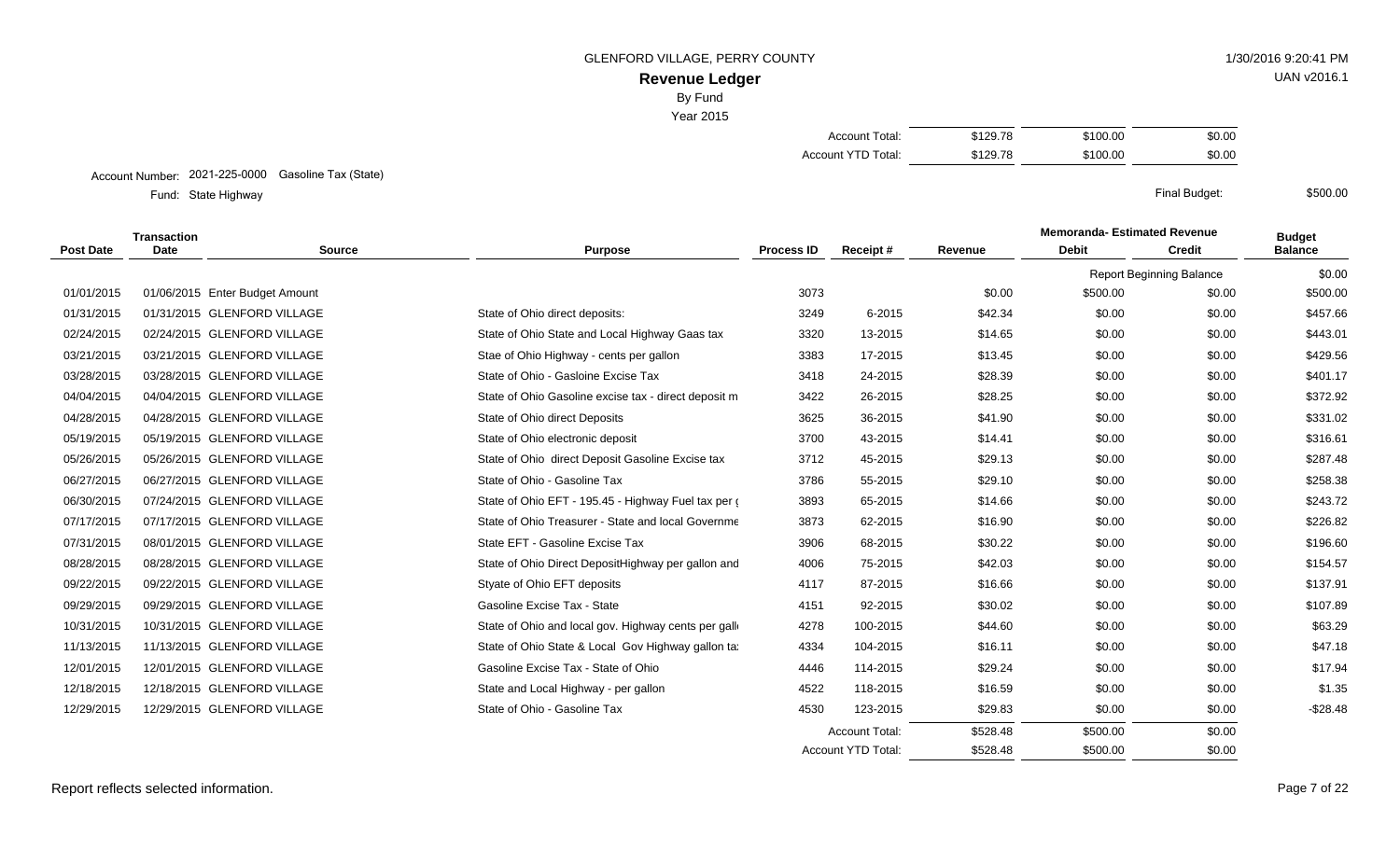#### GLENFORD VILLAGE. PERRY COUNTY AND RESERVED TO A 1/30/2016 9:20:41 PM

### **Revenue Ledger**

By Fund

 $V<sub>0</sub>$ ar 2015

| rear zu ro                                          |          |          |        |
|-----------------------------------------------------|----------|----------|--------|
| State Highway Fund Total for Selected Accounts:     | \$658.26 | \$600.00 | \$0.00 |
| State Highway Fund YTD Total for Selected Accounts: | \$658.26 | \$600.00 | \$0.00 |

#### Account Number: 2041-820-0000 Contributions and Donations

Parks and Recreation Final Budget: Fund: Parks and Recreation

**Memoranda- Estimated Revenue Source Purpose Process ID Receipt # Revenue Debit Transaction Post Date Date Budget Credit Balance** Report Beginning Balance \$0.00 01/01/2015 01/06/2015 Enter Budget Amount 2002 1.565.00 \$1,565.00 \$1,565.00 \$1,565.00 \$1,565.00 \$1,565.00 02/24/2015 02/24/2015 GLENFORD VILLAGE Parks (Hoover) Donation - Duffy 100.00 3318 11-2015 \$100.00 \$0.00 \$0.00 \$1,465.00 03/21/2015 03/21/2015 GLENFORD VILLAGE **Park Donation and Public Utility Reimbursment** 3383 16-2015 \$25.00 \$0.00 \$1,440.00 04/14/2015 04/14/2015 GLENFORD VILLAGE **Park Donations** Park Polyne and Mark 2015 3596 31-2015 \$78.00 \$0.00 \$1,362.00 05/19/2015 05/19/2015 GLENFORD VILLAGE 3698 39-2015 \$0.00 \$0.00 \$1.306.00 05/19/2015 05/19/2015 GLENFORD VILLAGE **Park Donation - 20.00** 3698 41-2015 \$20.00 \$0.00 \$1,286.00 \$1,286.00 05/26/2015 05/26/2015 GLENFORD VILLAGE **Park Donation - 40.00** 3712 46-2015 \$40.00 \$0.00 \$0.00 \$1.246.00 06/09/2015 06/09/2015 GLENFORD VILLAGE Bulk Water sales 3764 48-2015 \$40.00 \$0.00 \$0.00 \$1.206.00 06/15/2015 06/15/2015 GLENFORD VILLAGE Park Donations 3779 51-2015 \$77.00 \$0.00 \$0.00 \$1,129.00 06/27/2015 06/27/2015 GLENFORD VILLAGE **Park Donation** Park Donation 3786 56-2015 \$60.00 \$0.00 \$1,069.00 \$1,069.00 07/17/2015 07/17/2015 GLENFORD VILLAGE **Perry County Auditor - Undivided Motor Vehicle - 1** 3873 58-2015 \$114.00 \$0.00 \$0.00 \$955.00 07/17/2015 07/17/2015 GLENFORD VILLAGE **PC Auditor - Cigarette Settlement - 37.50** 3873 60-2015 \$80.00 \$0.00 \$0.00 \$875.00 07/24/2015 07/24/2015 GLENFORD VILLAGE **Park Donations - 53.00** 3891 64-2015 \$53.00 \$0.00 \$0.00 \$822.00 07/31/2015 07/31/2015 GLENFORD VILLAGE **Parks Donation - 148.00** 3902 66-2015 \$148.00 \$0.00 \$0.00 \$674.00 08/28/2015 08/28/2015 GLENFORD VILLAGE Park Donation 4006 69-2015 \$86.00 \$0.00 \$0.00 \$588.00 08/28/2015 08/28/2015 GLENFORD VILLAGE **Attourney General-Pat Ayers -collection** 4006 72-2015 \$50.00 \$0.00 \$0.00 \$538.00 08/28/2015 08/28/2015 GLENFORD VILLAGE **Park Donation** Park Donation **1999 12006** 74-2015 \$27.00 \$0.00 \$0.00 \$511.00 08/28/2015 08/28/2015 GLENFORD VILLAGE **Perry County - Twp Motor Vehicle** 4006 76-2015 \$115.00 \$0.00 \$0.00 \$396.00 09/11/2015 09/11/2015 GLENFORD VILLAGE **Perry County Auditor - CAT tax - 104.31** 4078 80-2015 \$95.00 \$0.00 \$0.00 \$301.00 09/22/2015 09/22/2015 GLENFORD VILLAGE **Parks Donations Parks Donations 4117** 82-2015 \$66.00 \$0.00 \$0.00 \$235.00 09/22/2015 09/22/2015 GLENFORD VILLAGE \$50.00 \$0.00 \$0.00 \$185.00 11/28/2015 11/28/2015 GLENFORD VILLAGE Perry County Auditor - Undivided Motor Vehicle 4366 110-2015 \$50.00 \$0.00 \$0.00 \$135.00 11/28/2015 11/28/2015 GLENFORD VILLAGE Parks Donation- Hoover Center 4366 113-2015 \$50.00 \$0.00 \$0.00 \$85.00

UAN v2016.1

\$1,565.00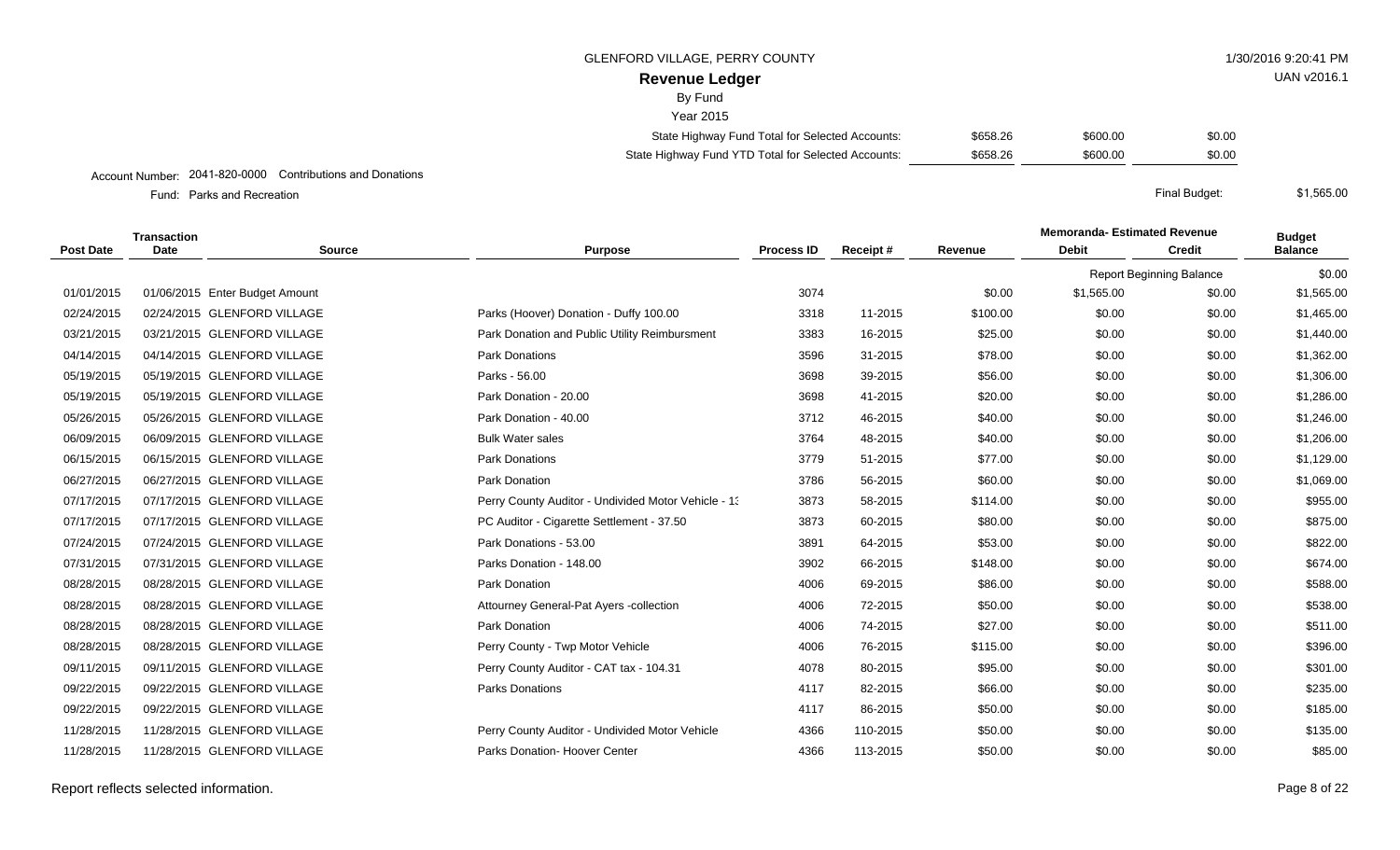By Fund

Year 2015

#### Account Number: 2041-820-0000 Contributions and Donations

Parks and Recreation Final Budget: Fund: Parks and Recreation

|                  | Transaction |                             |                                                            |                                                        |                  |            | <b>Memoranda-Estimated Revenue</b> |               | <b>Budget</b>  |
|------------------|-------------|-----------------------------|------------------------------------------------------------|--------------------------------------------------------|------------------|------------|------------------------------------|---------------|----------------|
| <b>Post Date</b> | Date        | Source                      | <b>Purpose</b>                                             | <b>Process ID</b>                                      | <b>Receipt</b> # | Revenue    | <b>Debit</b>                       | <b>Credit</b> | <b>Balance</b> |
| 12/18/2015       |             | 12/18/2015 GLENFORD VILLAGE | Park Donation                                              | 4522                                                   | 117-2015         | \$50.00    | \$0.00                             | \$0.00        | \$35.00        |
| 12/29/2015       |             | 12/29/2015 GLENFORD VILLAGE | Parks Donation for Hoover Center                           | 4530                                                   | 121-2015         | \$50.00    | \$0.00                             | \$0.00        | $-$15.00$      |
|                  |             |                             |                                                            |                                                        | Account Total:   | \$1,580.00 | \$1,565.00                         | \$0.00        |                |
|                  |             |                             |                                                            | Account YTD Total:                                     |                  |            |                                    | \$0.00        |                |
|                  |             |                             |                                                            | Parks and Recreation Fund Total for Selected Accounts: |                  |            |                                    | \$0.00        |                |
|                  |             |                             | Parks and Recreation Fund YTD Total for Selected Accounts: |                                                        | \$1,580.00       | \$1,565.00 | \$0.00                             |               |                |
|                  |             |                             |                                                            |                                                        |                  |            |                                    |               |                |

Account Number: 5101-541-0000 Consumer Rent

Water Operating Final Budget: Fund: Water Operating

|  |            | Transaction |                                |                                |                   |            |            | <b>Memoranda-Estimated Revenue</b> |                                 | <b>Budget</b>  |
|--|------------|-------------|--------------------------------|--------------------------------|-------------------|------------|------------|------------------------------------|---------------------------------|----------------|
|  | Post Date  | Date        | <b>Source</b>                  | <b>Purpose</b>                 | <b>Process ID</b> | Receipt#   | Revenue    | <b>Debit</b>                       | <b>Credit</b>                   | <b>Balance</b> |
|  |            |             |                                |                                |                   |            |            |                                    | <b>Report Beginning Balance</b> | \$0.00         |
|  | 01/01/2015 |             | 01/06/2015 Enter Budget Amount |                                | 3075              |            | \$0.00     | \$68,000.00                        | \$0.00                          | \$68,000.00    |
|  | 01/11/2015 |             | 01/11/2015 GLENFORD VILLAGE    | Utility Bill Collections       | 3124              | $1 - 2015$ | \$2,811.54 | \$0.00                             | \$0.00                          | \$65,188.46    |
|  | 01/19/2015 |             | 01/19/2015 GLENFORD VILLAGE    | <b>Utility Bill Collection</b> | 3202              | $3 - 2015$ | \$1,963.40 | \$0.00                             | \$0.00                          | \$63,225.06    |
|  | 01/31/2015 |             | 01/31/2015 GLENFORD VILLAGE    | Utility Bill Collections       | 3240              | 5-2015     | \$1,079.49 | \$0.00                             | \$0.00                          | \$62,145.57    |
|  | 02/10/2015 |             | 02/10/2015 GLENFORD VILLAGE    | Utility bill Collections       | 3282              | 8-2015     | \$1,925.12 | \$0.00                             | \$0.00                          | \$60,220.45    |
|  | 02/17/2015 |             | 02/17/2015 GLENFORD VILLAGE    | Utility Bill Collections       | 3299              | 10-2015    | \$2,664.11 | \$0.00                             | \$0.00                          | \$57,556.34    |
|  | 02/24/2015 |             | 02/24/2015 GLENFORD VILLAGE    | Utility Bill Collections       | 3318              | 12-2015    | \$1,544.68 | \$0.00                             | \$0.00                          | \$56,011.66    |
|  | 03/21/2015 |             | 03/21/2015 GLENFORD VILLAGE    | Utility Bill Collections       | 3383              | 14-2015    | \$176.91   | \$0.00                             | \$0.00                          | \$55,834.75    |
|  | 03/21/2015 |             | 03/21/2015 GLENFORD VILLAGE    | Utility Bill Collections       | 3383              | 15-2015    | \$2,593.75 | \$0.00                             | \$0.00                          | \$53,241.00    |
|  | 03/21/2015 |             | 03/21/2015 GLENFORD VILLAGE    | Utility Bill Collection        | 3383              | 18-2015    | \$2,774.21 | \$0.00                             | \$0.00                          | \$50,466.79    |
|  | 03/21/2015 |             | 03/21/2015 GLENFORD VILLAGE    | Utility Bill Collection        | 3383              | 19-2015    | \$249.76   | \$0.00                             | \$0.00                          | \$50,217.03    |
|  | 03/24/2015 |             | 03/24/2015 GLENFORD VILLAGE    | Utility Bill Colection         | 3388              | 21-2015    | \$256.25   | \$0.00                             | \$0.00                          | \$49,960.78    |
|  | 03/28/2015 |             | 03/28/2015 GLENFORD VILLAGE    | Utility Bill Collections       | 3418              | 25-2015    | \$127.96   | \$0.00                             | \$0.00                          | \$49,832.82    |
|  | 04/14/2015 |             | 04/14/2015 GLENFORD VILLAGE    | Utility Bill Collections       | 3596              | 28-2015    | \$79.00    | \$0.00                             | \$0.00                          | \$49,753.82    |
|  |            |             |                                |                                |                   |            |            |                                    |                                 |                |

Report reflects selected information. Page 9 of 22

\$68,000.00

\$1,565.00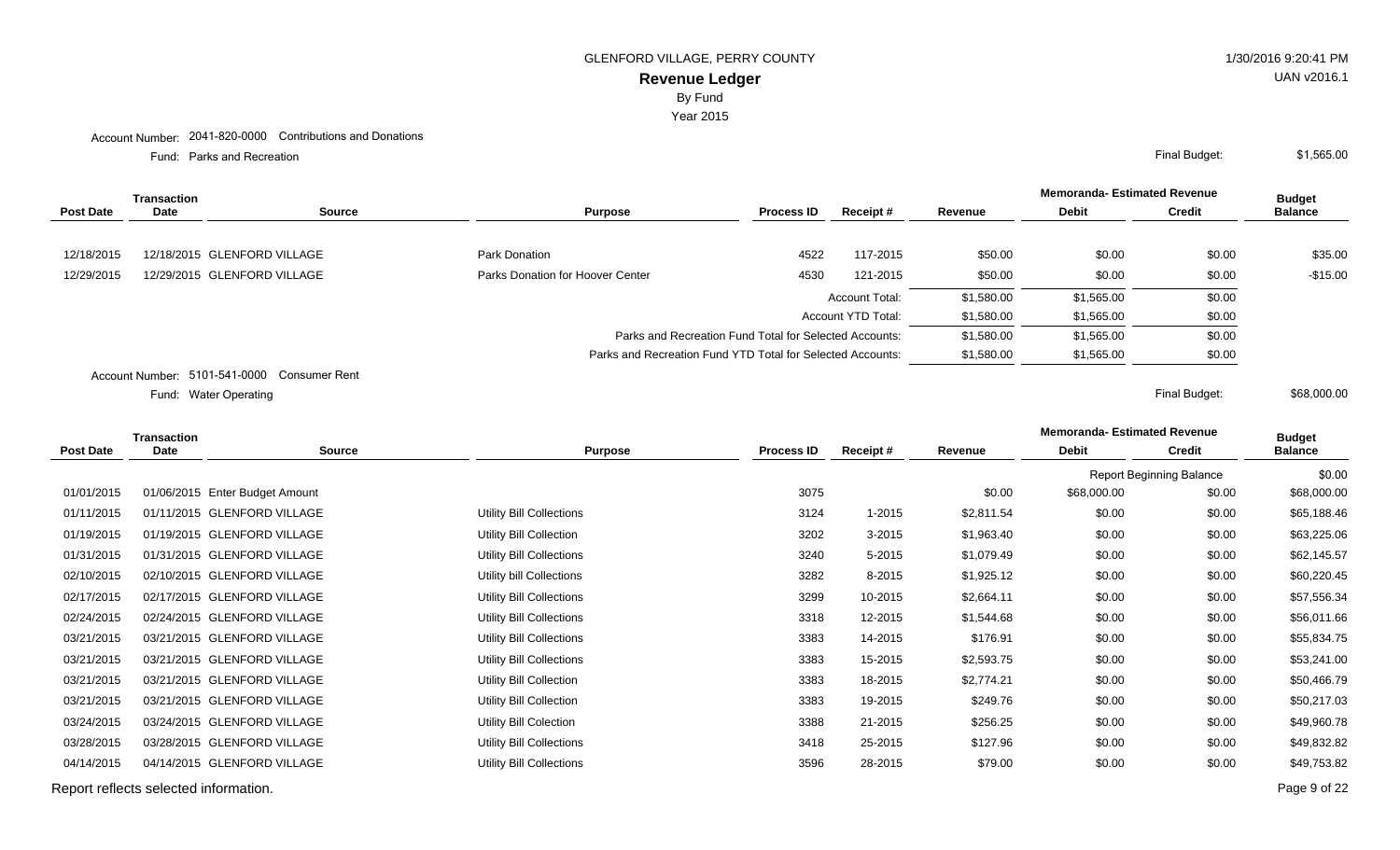Year 2015

|                  | <b>Transaction</b> |                                                         |                                                        |                   |          |            | <b>Memoranda-Estimated Revenue</b> |               | <b>Budget</b>  |
|------------------|--------------------|---------------------------------------------------------|--------------------------------------------------------|-------------------|----------|------------|------------------------------------|---------------|----------------|
| <b>Post Date</b> | <b>Date</b>        | <b>Source</b>                                           | <b>Purpose</b>                                         | <b>Process ID</b> | Receipt# | Revenue    | <b>Debit</b>                       | <b>Credit</b> | <b>Balance</b> |
|                  |                    |                                                         |                                                        |                   |          |            |                                    |               |                |
| 04/14/2015       |                    | 04/14/2015 GLENFORD VILLAGE                             | <b>Utility Bill Collections</b>                        | 3596              | 30-2015  | \$672.04   | \$0.00                             | \$0.00        | \$49,081.78    |
| 04/14/2015       |                    | 04/14/2015 GLENFORD VILLAGE                             | <b>Utility Bill Collections</b>                        | 3596              | 32-2015  | \$2,110.23 | \$0.00                             | \$0.00        | \$46,971.55    |
| 04/25/2015       |                    | 04/25/2015 GLENFORD VILLAGE                             | <b>Utility Bill Collections</b>                        | 3617              | 33-2015  | \$948.70   | \$0.00                             | \$0.00        | \$46,022.85    |
| 04/25/2015       |                    | 04/25/2015 GLENFORD VILLAGE                             | <b>Utility Bill Collections</b>                        | 3619              | 35-2015  | \$1,324.93 | \$0.00                             | \$0.00        | \$44,697.92    |
| 04/28/2015       |                    | 04/28/2015 GLENFORD VILLAGE                             | <b>Utility Bill Collections</b>                        | 3625              | 37-2015  | \$196.50   | \$0.00                             | \$0.00        | \$44,501.42    |
| 05/04/2015       |                    | 05/04/2015 GLENFORD VILLAGE                             | <b>Utility Billing Collections</b>                     | 3649              | 38-2015  | \$121.00   | \$0.00                             | \$0.00        | \$44,380.42    |
| 05/19/2015       |                    | 05/19/2015 GLENFORD VILLAGE                             | <b>Utility Bill Collections</b>                        | 3698              | 40-2015  | \$1,828.27 | \$0.00                             | \$0.00        | \$42,552.15    |
| 05/19/2015       |                    | 05/19/2015 GLENFORD VILLAGE                             | <b>Utility Billing Collections</b>                     | 3698              | 42-2015  | \$2,742.42 | \$0.00                             | \$0.00        | \$39,809.73    |
| 05/26/2015       |                    | 05/26/2015 GLENFORD VILLAGE                             | Utility Bill Collection                                | 3712              | 44-2015  | \$176.49   | \$0.00                             | \$0.00        | \$39,633.24    |
| 06/09/2015       |                    | 06/09/2015 GLENFORD VILLAGE                             | <b>Utility Billing Collections</b>                     | 3764              | 47-2015  | \$1,383.23 | \$0.00                             | \$0.00        | \$38,250.01    |
| 06/09/2015       |                    | 06/09/2015 GLENFORD VILLAGE                             | Utility Billing Collection                             | 3764              | 50-2015  | \$1,019.41 | \$0.00                             | \$0.00        | \$37,230.60    |
| 06/15/2015       |                    | 06/15/2015 Negative Adjust Receipt for GLENFORD VILLAGE | St Paul - insuffient check total - CK 5830 - less 51.1 | 3776              | 47-2015  | $-$51.18$  | \$0.00                             | \$0.00        | \$37,281.78    |
| 06/15/2015       |                    | 06/15/2015 GLENFORD VILLAGE                             | <b>Utility Bill Collection</b>                         | 3779              | 52-2015  | \$1,891.96 | \$0.00                             | \$0.00        | \$35,389.82    |
| 06/27/2015       |                    | 06/27/2015 GLENFORD VILLAGE                             | <b>Utility Bill Collections</b>                        | 3786              | 53-2015  | \$1,643.07 | \$0.00                             | \$0.00        | \$33,746.75    |
| 06/27/2015       |                    | 06/27/2015 GLENFORD VILLAGE                             | <b>Utility Bill Collections</b>                        | 3786              | 57-2015  | \$417.01   | \$0.00                             | \$0.00        | \$33,329.74    |
| 07/17/2015       |                    | 07/17/2015 GLENFORD VILLAGE                             | <b>Utility Bill Collections</b>                        | 3873              | 59-2015  | \$2,361.14 | \$0.00                             | \$0.00        | \$30,968.60    |
| 07/17/2015       |                    | 07/17/2015 GLENFORD VILLAGE                             | <b>Utility Bill Collections</b>                        | 3873              | 61-2015  | \$2,568.62 | \$0.00                             | \$0.00        | \$28,399.98    |
| 07/24/2015       |                    | 07/24/2015 GLENFORD VILLAGE                             | <b>Uitlity Bill Collections</b>                        | 3891              | 63-2015  | \$188.93   | \$0.00                             | \$0.00        | \$28,211.05    |
| 07/31/2015       |                    | 07/31/2015 GLENFORD VILLAGE                             | <b>Utility Billing Collections</b>                     | 3902              | 67-2015  | \$452.42   | \$0.00                             | \$0.00        | \$27,758.63    |
| 07/31/2015       |                    | 07/31/2015 Negative Adjust Receipt for GLENFORD VILLAGE | Returned Check 2008 Lukuch \$100.00                    | 3903              | 59-2015  | $-$100.00$ | \$0.00                             | \$0.00        | \$27,858.63    |
| 07/31/2015       |                    | 08/28/2015 Positive Adjustment for GLENFORD VILLAGE     | Bank completed a debit adjustment for 29.50            | 3994              | 59-2015  | \$24.50    | \$0.00                             | \$0.00        | \$27,834.13    |
| 08/28/2015       |                    | 08/28/2015 GLENFORD VILLAGE                             | Utility Bill Collection                                | 4006              | 70-2015  | \$1.177.30 | \$0.00                             | \$0.00        | \$26,656.83    |
| 08/28/2015       |                    | 08/28/2015 GLENFORD VILLAGE                             | <b>Utility Bill Collections</b>                        | 4006              | 71-2015  | \$728.96   | \$0.00                             | \$0.00        | \$25,927.87    |
| 08/28/2015       |                    | 08/28/2015 GLENFORD VILLAGE                             | <b>Utility Billing Collections</b>                     | 4006              | 73-2015  | \$3,111.78 | \$0.00                             | \$0.00        | \$22,816.09    |
| 08/28/2015       |                    | 08/28/2015 GLENFORD VILLAGE                             | Utility Bill Collection                                | 4006              | 77-2015  | \$417.06   | \$0.00                             | \$0.00        | \$22,399.03    |
|                  |                    |                                                         |                                                        |                   |          |            |                                    |               |                |

\$68,000.00

UAN v2016.1

Report reflects selected information. Page 10 of 22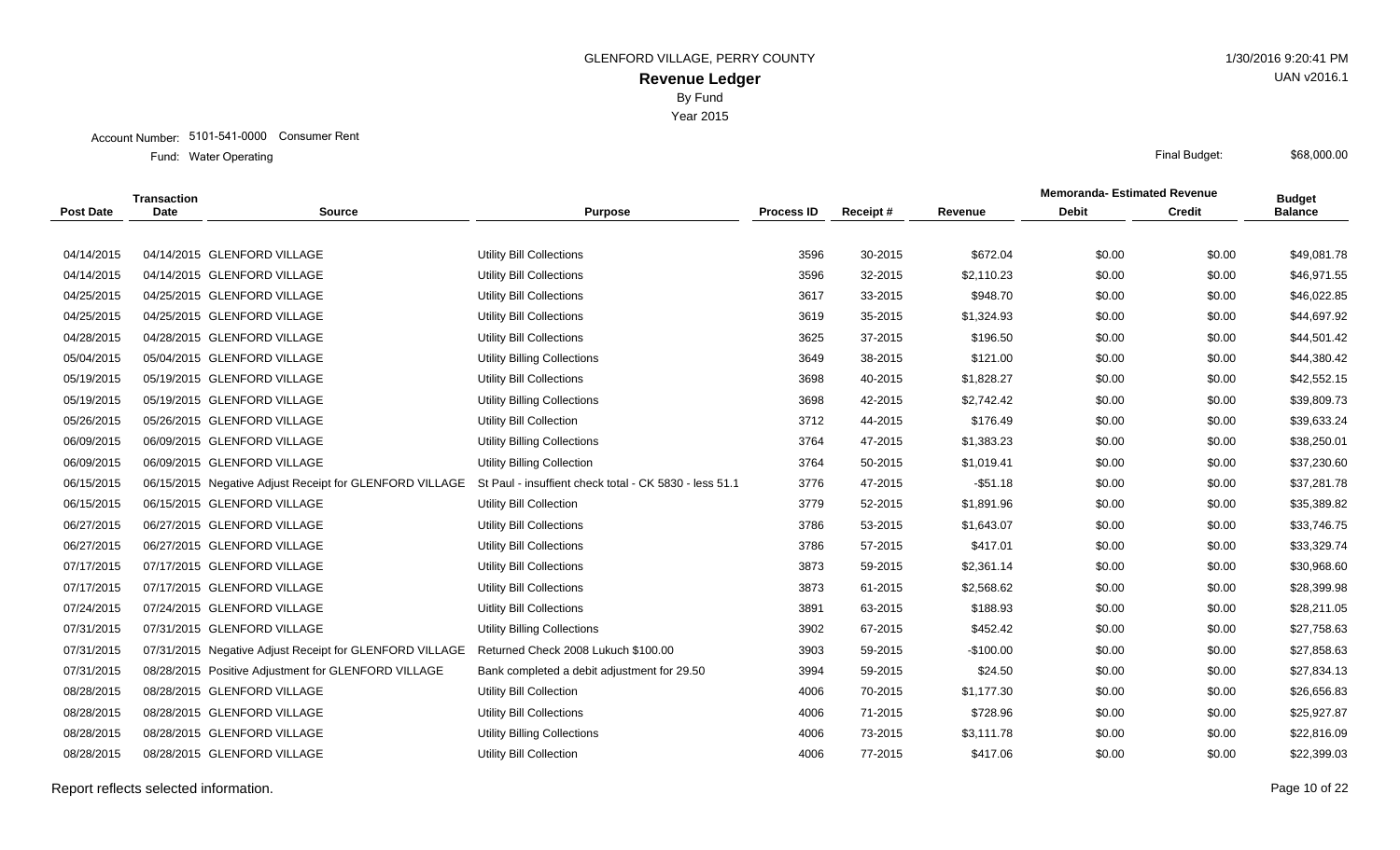Year 2015

|                  | <b>Transaction</b> |                                                         |                                                        |                   |          |             | <b>Memoranda- Estimated Revenue</b> |               | <b>Budget</b>  |
|------------------|--------------------|---------------------------------------------------------|--------------------------------------------------------|-------------------|----------|-------------|-------------------------------------|---------------|----------------|
| <b>Post Date</b> | <b>Date</b>        | <b>Source</b>                                           | <b>Purpose</b>                                         | <b>Process ID</b> | Receipt# | Revenue     | <b>Debit</b>                        | <b>Credit</b> | <b>Balance</b> |
|                  |                    |                                                         |                                                        |                   |          |             |                                     |               |                |
| 09/11/2015       |                    | 09/11/2015 GLENFORD VILLAGE                             | Utility Billing collection                             | 4078              | 79-2015  | \$203.05    | \$0.00                              | \$0.00        | \$22,195.98    |
| 09/11/2015       |                    | 09/11/2015 GLENFORD VILLAGE                             | <b>Utility Bill Collections</b>                        | 4078              | 81-2015  | \$2,226.20  | \$0.00                              | \$0.00        | \$19,969.78    |
| 09/22/2015       |                    | 09/22/2015 GLENFORD VILLAGE                             | <b>Utility Bill Collections</b>                        | 4117              | 83-2015  | \$1,591.23  | \$0.00                              | \$0.00        | \$18,378.55    |
| 09/22/2015       |                    | 09/22/2015 GLENFORD VILLAGE                             | <b>Utility Bill Collections</b>                        | 4117              | 84-2015  | \$1,357.51  | \$0.00                              | \$0.00        | \$17,021.04    |
| 09/22/2015       |                    | 09/22/2015 GLENFORD VILLAGE                             | <b>Utility Bill Collections</b>                        | 4117              | 85-2015  | \$264.23    | \$0.00                              | \$0.00        | \$16,756.81    |
| 09/25/2015       |                    | 09/25/2015 GLENFORD VILLAGE                             | Utility Bill Collection                                | 4137              | 88-2015  | \$200.40    | \$0.00                              | \$0.00        | \$16,556.41    |
| 09/26/2015       |                    | 09/11/2015 Negative Adjust Receipt for GLENFORD VILLAGE | <b>Returned Check</b>                                  | 4073              | 73-2015  | $-$139.17$  | \$0.00                              | \$0.00        | \$16,695.58    |
| 09/29/2015       |                    | 09/29/2015 GLENFORD VILLAGE                             | <b>Utility Bill Collection</b>                         | 4151              | 90-2015  | \$382.49    | \$0.00                              | \$0.00        | \$16,313.09    |
| 10/16/2015       |                    | 10/16/2015 GLENFORD VILLAGE                             | <b>Utility Bill Collection</b>                         | 4228              | 93-2015  | \$775.47    | \$0.00                              | \$0.00        | \$15,537.62    |
| 10/16/2015       |                    | 10/16/2015 GLENFORD VILLAGE                             | Utility Bill Collections - including Resolution 003-20 | 4228              | 95-2015  | \$1,646.87  | \$0.00                              | \$0.00        | \$13,890.75    |
| 10/23/2015       |                    | 10/23/2015 GLENFORD VILLAGE                             | <b>Utility Bill Collections</b>                        | 4262              | 96-2015  | \$389.96    | \$0.00                              | \$0.00        | \$13,500.79    |
| 10/31/2015       |                    | 10/31/2015 GLENFORD VILLAGE                             | <b>Utility Bill Collections</b>                        | 4278              | 98-2015  | \$226.52    | \$0.00                              | \$0.00        | \$13,274.27    |
| 11/06/2015       |                    | 11/06/2015 GLENFORD VILLAGE                             | Utility Bill Collection                                | 4326              | 101-2015 | \$425.36    | \$0.00                              | \$0.00        | \$12,848.91    |
| 11/06/2015       |                    | 11/06/2015 GLENFORD VILLAGE                             | <b>Utility Bill Collections</b>                        | 4326              | 102-2015 | \$730.43    | \$0.00                              | \$0.00        | \$12,118.48    |
| 11/13/2015       |                    | 11/13/2015 GLENFORD VILLAGE                             | <b>Utility Bill Collection</b>                         | 4334              | 106-2015 | \$1,378.15  | \$0.00                              | \$0.00        | \$10,740.33    |
| 11/17/2015       |                    | 11/17/2015 GLENFORD VILLAGE                             | <b>Utility Bill Collection</b>                         | 4353              | 108-2015 | \$277.24    | \$0.00                              | \$0.00        | \$10,463.09    |
| 11/28/2015       |                    | 11/28/2015 GLENFORD VILLAGE                             | <b>Utility Bill Collection</b>                         | 4366              | 109-2015 | \$187.29    | \$0.00                              | \$0.00        | \$10,275.80    |
| 11/28/2015       |                    | 11/28/2015 GLENFORD VILLAGE                             | <b>Utility Bill Collection</b>                         | 4366              | 111-2015 | \$549.63    | \$0.00                              | \$0.00        | \$9,726.17     |
| 11/28/2015       |                    | 11/28/2015 GLENFORD VILLAGE                             | <b>Utility Bill Collections</b>                        | 4366              | 112-2015 | \$371.12    | \$0.00                              | \$0.00        | \$9,355.05     |
| 12/08/2015       |                    | 12/08/2015 GLENFORD VILLAGE                             | <b>Utility Bill Collection</b>                         | 4481              | 115-2015 | \$374.72    | \$0.00                              | \$0.00        | \$8,980.33     |
| 12/18/2015       |                    | 12/18/2015 GLENFORD VILLAGE                             | <b>Utility Bill Collections</b>                        | 4522              | 116-2015 | \$2,663.23  | \$0.00                              | \$0.00        | \$6,317.10     |
| 12/18/2015       |                    | 12/18/2015 GLENFORD VILLAGE                             | <b>Utility Bill Collections</b>                        | 4524              | 119-2015 | \$1,054.66  | \$0.00                              | \$0.00        | \$5,262.44     |
| 12/21/2015       |                    | 01/02/2016 Negative Adjust Receipt for GLENFORD VILLAGE | Returned Check 12-21-15                                | 4554              | 119-2015 | $-$ \$61.90 | \$0.00                              | \$0.00        | \$5,324.34     |
| 12/29/2015       |                    | 12/29/2015 GLENFORD VILLAGE                             | <b>Utility Bill Collection</b>                         | 4530              | 120-2015 | \$363.25    | \$0.00                              | \$0.00        | \$4,961.09     |
| 12/31/2015       |                    | 01/26/2016 GLENFORD VILLAGE                             | I had reciept 59-2015 under recieved 29.50 posted      | 4698              | 125-2015 | \$24.50     | \$0.00                              | \$0.00        | \$4,936.59     |
|                  |                    |                                                         |                                                        |                   |          |             |                                     |               |                |

UAN v2016.1

\$68,000.00

Report reflects selected information. Page 11 of 22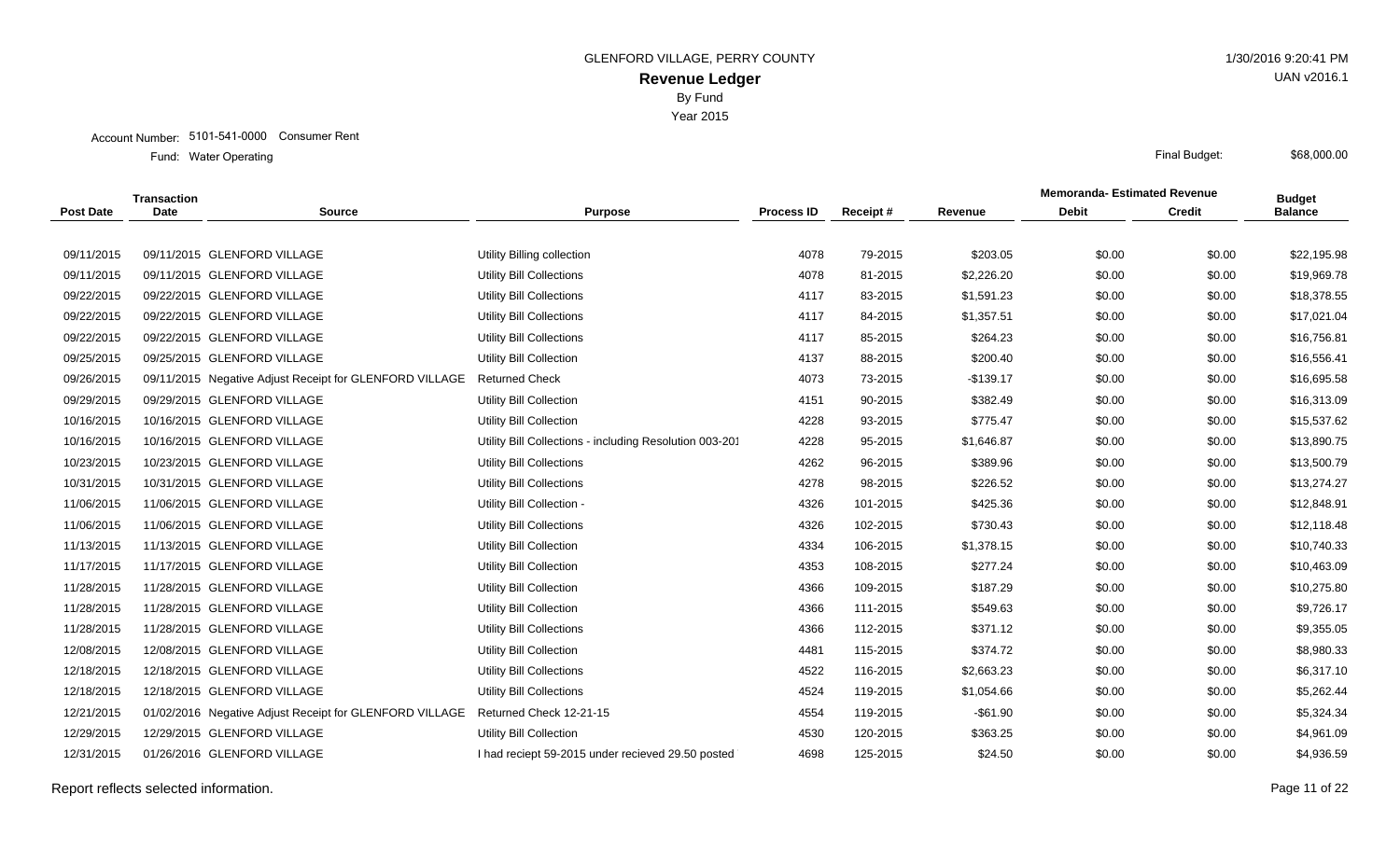By Fund

Year 2015

Water Operating Final Budget: Fund: Water Operating

|                  | <b>Transaction</b> |                                                                                                                      |                |                   |                    |             | <b>Memoranda- Estimated Revenue</b>                            |        | <b>Budget</b>  |
|------------------|--------------------|----------------------------------------------------------------------------------------------------------------------|----------------|-------------------|--------------------|-------------|----------------------------------------------------------------|--------|----------------|
| <b>Post Date</b> | Date               | <b>Source</b>                                                                                                        | <b>Purpose</b> | <b>Process ID</b> | <b>Receipt #</b>   | Revenu      | <b>Debit</b>                                                   |        | <b>Balance</b> |
|                  |                    |                                                                                                                      |                |                   |                    |             |                                                                |        |                |
|                  |                    | 12/31/2015  01/26/2016  Void Receipt for GLENFORD VILLAGE                                                            |                |                   | 4699 125-2015      | -\$24.50    |                                                                | \$0.00 | \$4,961.09     |
|                  |                    | 12/31/2015 01/26/2016 Negative Adjust Receipt for GLENFORD VILLAGE I had reciept 59-2015 under recieved 29.50 posted |                |                   | 4700 119-2015      | $-$24.50$   |                                                                | \$0.00 | \$4,985.59     |
|                  |                    |                                                                                                                      |                |                   | Account Total:     | \$63,014.41 | the contract of the contract of the contract of<br>\$68,000.00 | \$0.00 |                |
|                  |                    |                                                                                                                      |                |                   | Account YTD Total: | \$63,014.41 | \$68,000.00                                                    | \$0.00 |                |
|                  |                    | Account Number: 5101-542-0000 Tap Fees                                                                               |                |                   |                    |             |                                                                |        |                |

Water Operating Final Budget: Fund: Water Operating

\$0.00

|                  | Transaction |                                          |                                                 |                   |                           |            | <b>Memoranda-Estimated Revenue</b> |                                 | <b>Budget</b>  |  |
|------------------|-------------|------------------------------------------|-------------------------------------------------|-------------------|---------------------------|------------|------------------------------------|---------------------------------|----------------|--|
| <b>Post Date</b> | <b>Date</b> | Source                                   | <b>Purpose</b>                                  | <b>Process ID</b> | Receipt#                  | Revenue    | <b>Debit</b>                       | Credit                          | <b>Balance</b> |  |
|                  |             |                                          |                                                 |                   |                           |            |                                    | <b>Report Beginning Balance</b> | \$0.00         |  |
| 10/23/2015       |             | 10/23/2015 GLENFORD VILLAGE              | Attourney Gen. - Pat Ayers reimbursement paymen | 4262              | 97-2015                   | \$2,500.00 | \$0.00                             | \$0.00                          | $-$ \$2,500.00 |  |
|                  |             |                                          |                                                 |                   | <b>Account Total:</b>     | \$2,500.00 | \$0.00                             | \$0.00                          |                |  |
|                  |             |                                          |                                                 |                   | <b>Account YTD Total:</b> | \$2,500.00 | \$0.00                             | \$0.00                          |                |  |
|                  |             | Account Number: 5101-543-0000 Bulk Sales |                                                 |                   |                           |            |                                    |                                 |                |  |
|                  |             | Fund: Water Operating                    |                                                 |                   |                           |            |                                    | Final Budget:                   | \$900.00       |  |

**Memoranda- Estimated Revenue Source Purpose Process ID Receipt # Revenue Debit Transaction Post Date Date Budget Credit Balance** Report Beginning Balance \$0.00 01/01/2015 01/06/2015 Enter Budget Amount 2002.00 \$900.00 \$900.00 \$900.00 \$0.00 \$900.00 \$900.00 \$900.00 06/09/2015 06/09/2015 GLENFORD VILLAGE Bulk Water sales Bulk Water sales 3764 48-2015 \$376.25 \$0.00 \$0.00 \$523.75 07/17/2015 07/17/2015 GLENFORD VILLAGE **Perry County Auditor - Undivided Motor Vehicle - 1** 3873 58-2015 \$338.68 \$0.00 \$0.00 \$185.07 08/28/2015 08/28/2015 GLENFORD VILLAGE **Attourney General-Pat Ayers -collection** 4006 72-2015 \$9.50 \$0.00 \$0.00 \$175.57 09/11/2015 09/11/2015 GLENFORD VILLAGE **Perry County Auditor - CAT tax - 104.31** 4078 80-2015 \$230.38 \$0.00 \$0.00 \$0.00 \$54.81 10/23/2015 10/23/2015 GLENFORD VILLAGE Attourney Gen. - Pat Ayers reimbursement payment 4262 97-2015 \$4.00 \$0.00 \$0.00 -\$58.81 11/06/2015 11/06/2015 GLENFORD VILLAGE Ranck Bulk Water Purchase 4326 103-2015 \$42.75 \$0.00 \$0.00 -\$101.56

Report reflects selected information. The properties are contacted information. Page 12 of 22

UAN v2016.1

\$68,000.00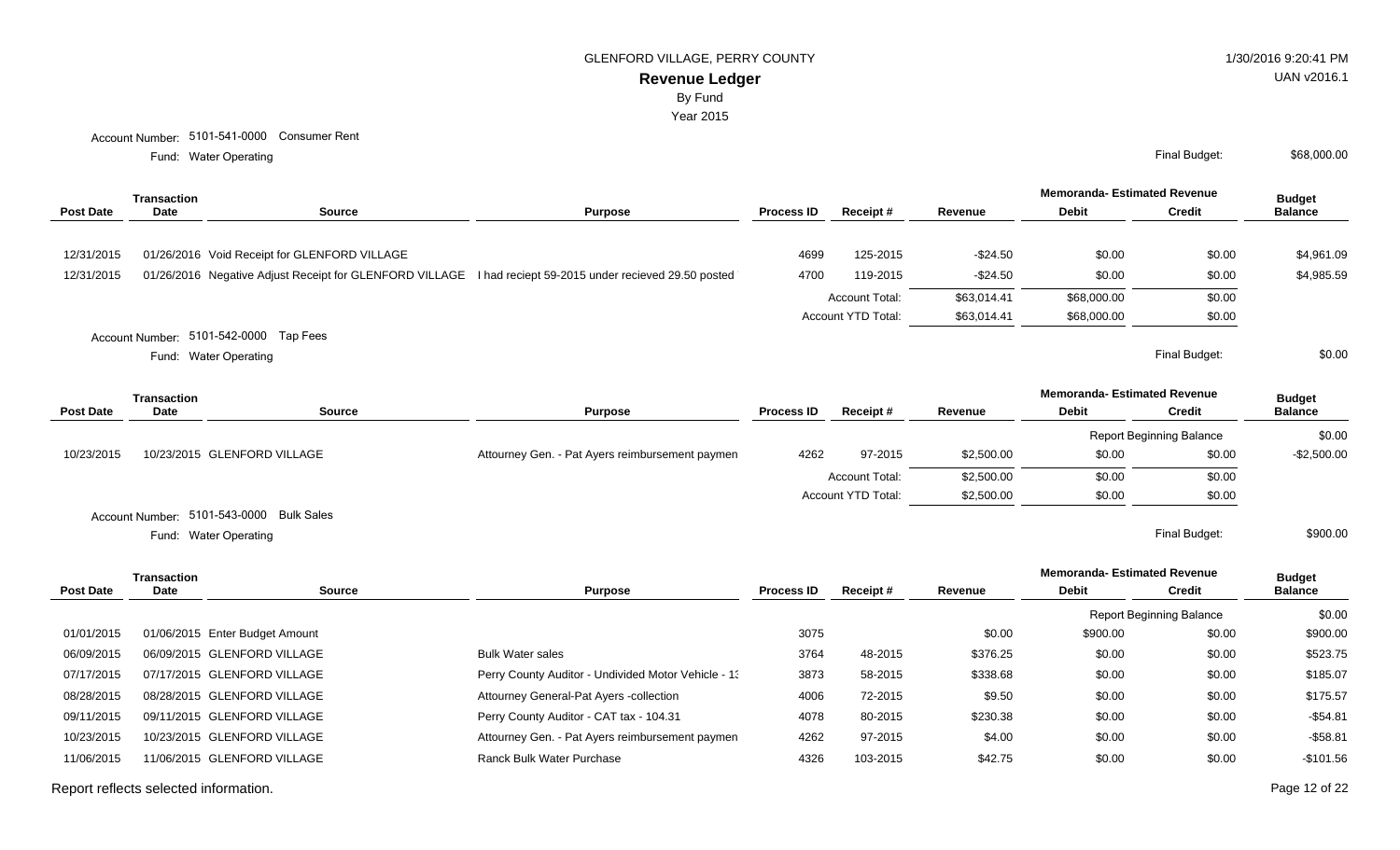GLENFORD VILLAGE, PERRY COUNTY **1/30/2016 9:20:41 PM** 

Year 2015

Account Number: 5101-543-0000 Bulk Sales

Water Operating Final Budget: Fund: Water Operating

|                  | Transaction |                                                            |                   |                   |                           |            | <b>Memoranda- Estimated Revenue</b> |               | <b>Budget</b>  |
|------------------|-------------|------------------------------------------------------------|-------------------|-------------------|---------------------------|------------|-------------------------------------|---------------|----------------|
| <b>Post Date</b> | Date        | <b>Source</b>                                              | <b>Purpose</b>    | <b>Process ID</b> | Receipt#                  | Revenue    | <b>Debit</b>                        | <b>Credit</b> | <b>Balance</b> |
| 11/13/2015       |             | 11/13/2015 GLENFORD VILLAGE                                | <b>Bulk water</b> | 4334              | 105-2015                  | \$5.70     | \$0.00                              | \$0.00        | $-$107.26$     |
|                  |             |                                                            |                   |                   | <b>Account Total:</b>     | \$1,007.26 | \$900.00                            | \$0.00        |                |
|                  |             |                                                            |                   |                   | <b>Account YTD Total:</b> | \$1,007.26 | \$900.00                            | \$0.00        |                |
|                  |             | Account Number: 5101-590-0000 Other - Charges for Services |                   |                   |                           |            |                                     |               |                |

Water Operating Final Budget: Fund: Water Operating

|                  | <b>Transaction</b>             |                                                               |                            |                   |                    |         | <b>Memoranda-Estimated Revenue</b> |                                 | <b>Budget</b><br><b>Balance</b> |
|------------------|--------------------------------|---------------------------------------------------------------|----------------------------|-------------------|--------------------|---------|------------------------------------|---------------------------------|---------------------------------|
| <b>Post Date</b> | <b>Date</b>                    | <b>Source</b>                                                 | <b>Purpose</b>             | <b>Process ID</b> | Receipt#           | Revenue | <b>Debit</b>                       | <b>Credit</b>                   |                                 |
|                  |                                |                                                               |                            |                   |                    |         |                                    | <b>Report Beginning Balance</b> | \$0.00                          |
| 01/01/2015       | 01/06/2015 Enter Budget Amount |                                                               |                            | 3075              |                    | \$0.00  | \$400.00                           | \$0.00                          | \$400.00                        |
| 09/11/2015       | 09/11/2015 GLENFORD VILLAGE    |                                                               | Utility Billing collection | 4078              | 79-2015            | \$35.00 | \$0.00                             | \$0.00                          | \$365.00                        |
|                  |                                |                                                               |                            |                   | Account Total:     | \$35.00 | \$400.00                           | \$0.00                          |                                 |
|                  |                                |                                                               |                            |                   | Account YTD Total: | \$35.00 | \$400.00                           | \$0.00                          |                                 |
|                  |                                | Account Number: 5101-891-0000 Other - Miscellaneous Operating |                            |                   |                    |         |                                    |                                 |                                 |
|                  | Fund: Water Operating          |                                                               |                            |                   |                    |         |                                    | Final Budget:                   | \$8,700.00                      |

|                  | Transaction |                                |                          |                   |            |          | <b>Memoranda-Estimated Revenue</b> |               | <b>Budget</b>  |
|------------------|-------------|--------------------------------|--------------------------|-------------------|------------|----------|------------------------------------|---------------|----------------|
| <b>Post Date</b> | <b>Date</b> | <b>Source</b>                  | <b>Purpose</b>           | <b>Process ID</b> | Receipt#   | Revenue  | <b>Debit</b>                       | <b>Credit</b> | <b>Balance</b> |
|                  |             |                                |                          |                   |            |          | <b>Report Beginning Balance</b>    |               | \$0.00         |
| 01/01/2015       |             | 01/06/2015 Enter Budget Amount |                          | 3075              |            | \$0.00   | \$8,700.00                         | \$0.00        | \$8,700.00     |
| 01/11/2015       |             | 01/11/2015 GLENFORD VILLAGE    | Utility Bill Collections | 3124              | $1 - 2015$ | \$430.50 | \$0.00                             | \$0.00        | \$8,269.50     |
| 01/19/2015       |             | 01/19/2015 GLENFORD VILLAGE    | Utility Bill Collection  | 3202              | $3 - 2015$ | \$280.00 | \$0.00                             | \$0.00        | \$7,989.50     |
| 01/31/2015       |             | 01/31/2015 GLENFORD VILLAGE    | Utility Bill Collections | 3240              | 5-2015     | \$141.75 | \$0.00                             | \$0.00        | \$7,847.75     |
| 02/10/2015       |             | 02/10/2015 GLENFORD VILLAGE    | Utility bill Collections | 3282              | 8-2015     | \$303.75 | \$0.00                             | \$0.00        | \$7,544.00     |
| 02/17/2015       |             | 02/17/2015 GLENFORD VILLAGE    | Utility Bill Collections | 3299              | 10-2015    | \$365.25 | \$0.00                             | \$0.00        | \$7,178.75     |
| 02/24/2015       |             | 02/24/2015 GLENFORD VILLAGE    | Utility Bill Collections | 3318              | 12-2015    | \$287.25 | \$0.00                             | \$0.00        | \$6,891.50     |
|                  |             |                                |                          |                   |            |          |                                    |               |                |

\$400.00

\$900.00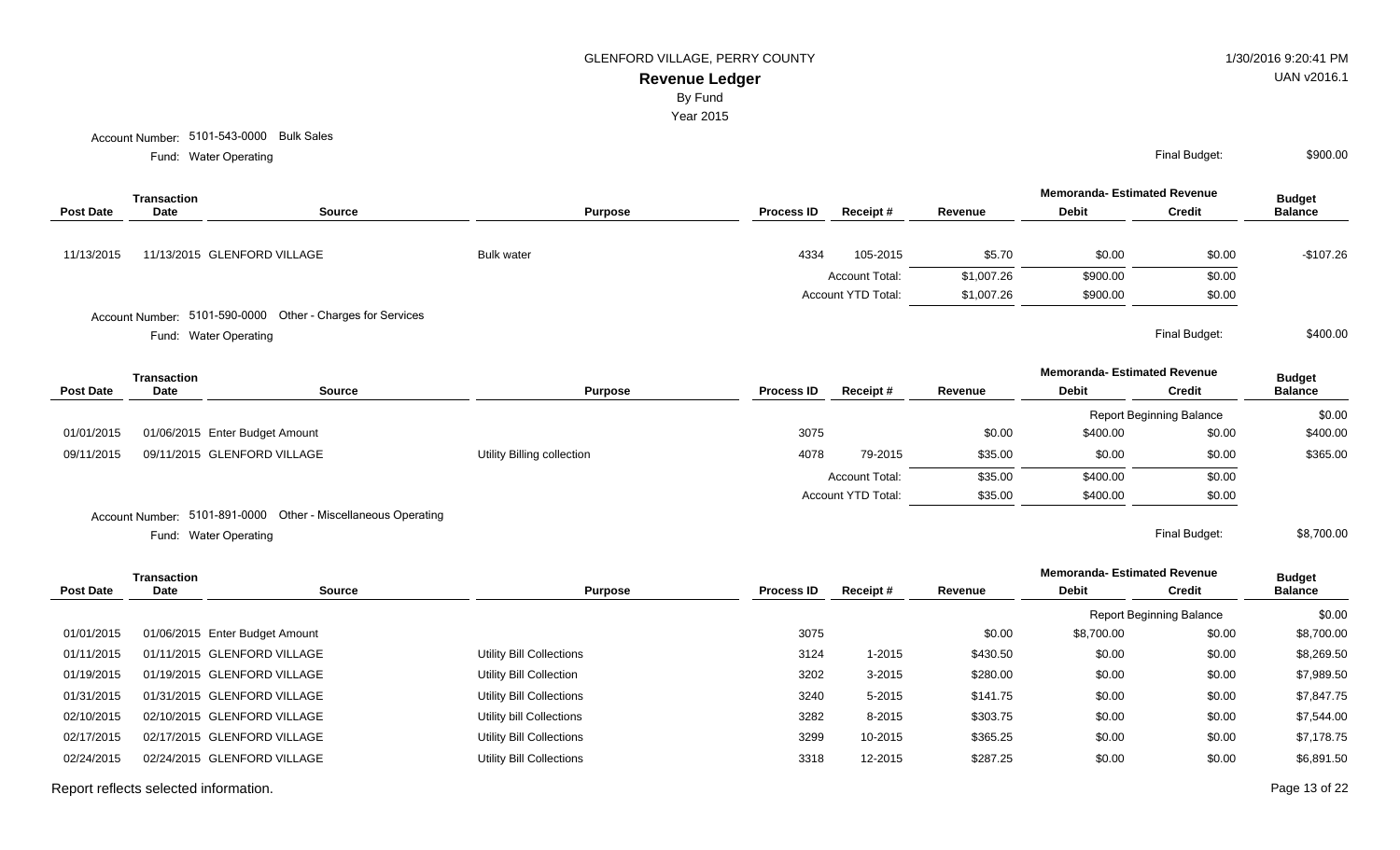Year 2015

#### Account Number: 5101-891-0000 Other - Miscellaneous Operating

Water Operating Final Budget: Fund: Water Operating

|                  | <b>Transaction</b> |                             |                                    |                   |          |          | <b>Memoranda- Estimated Revenue</b> | <b>Budget</b> |                |
|------------------|--------------------|-----------------------------|------------------------------------|-------------------|----------|----------|-------------------------------------|---------------|----------------|
| <b>Post Date</b> | <b>Date</b>        | <b>Source</b>               | <b>Purpose</b>                     | <b>Process ID</b> | Receipt# | Revenue  | <b>Debit</b>                        | <b>Credit</b> | <b>Balance</b> |
|                  |                    |                             |                                    |                   |          |          |                                     |               |                |
| 03/21/2015       |                    | 03/21/2015 GLENFORD VILLAGE | <b>Utility Bill Collections</b>    | 3383              | 14-2015  | \$33.00  | \$0.00                              | \$0.00        | \$6,858.50     |
| 03/21/2015       |                    | 03/21/2015 GLENFORD VILLAGE | <b>Utility Bill Collections</b>    | 3383              | 15-2015  | \$352.50 | \$0.00                              | \$0.00        | \$6,506.00     |
| 03/21/2015       |                    | 03/21/2015 GLENFORD VILLAGE | <b>Utility Bill Collection</b>     | 3383              | 18-2015  | \$378.93 | \$0.00                              | \$0.00        | \$6,127.07     |
| 03/21/2015       |                    | 03/21/2015 GLENFORD VILLAGE | <b>Utility Bill Collection</b>     | 3383              | 19-2015  | \$34.00  | \$0.00                              | \$0.00        | \$6,093.07     |
| 03/24/2015       |                    | 03/24/2015 GLENFORD VILLAGE | <b>Utility Bill Colection</b>      | 3388              | 21-2015  | \$28.00  | \$0.00                              | \$0.00        | \$6,065.07     |
| 03/28/2015       |                    | 03/28/2015 GLENFORD VILLAGE | Utility Bill Collections           | 3418              | 25-2015  | \$22.00  | \$0.00                              | \$0.00        | \$6,043.07     |
| 04/14/2015       |                    | 04/14/2015 GLENFORD VILLAGE | Utility Bill Collections           | 3596              | 28-2015  | \$11.00  | \$0.00                              | \$0.00        | \$6,032.07     |
| 04/14/2015       |                    | 04/14/2015 GLENFORD VILLAGE | At&T Reimbursement                 | 3596              | 29-2015  | \$55.53  | \$0.00                              | \$0.00        | \$5,976.54     |
| 04/14/2015       |                    | 04/14/2015 GLENFORD VILLAGE | Utility Bill Collections           | 3596              | 30-2015  | \$102.50 | \$0.00                              | \$0.00        | \$5,874.04     |
| 04/14/2015       |                    | 04/14/2015 GLENFORD VILLAGE | <b>Utility Bill Collections</b>    | 3596              | 32-2015  | \$330.00 | \$0.00                              | \$0.00        | \$5,544.04     |
| 04/25/2015       |                    | 04/25/2015 GLENFORD VILLAGE | <b>Utility Bill Collections</b>    | 3617              | 33-2015  | \$89.50  | \$0.00                              | \$0.00        | \$5,454.54     |
| 04/25/2015       |                    | 04/25/2015 GLENFORD VILLAGE | Utility Bill Collections           | 3619              | 35-2015  | \$206.95 | \$0.00                              | \$0.00        | \$5,247.59     |
| 04/28/2015       |                    | 04/28/2015 GLENFORD VILLAGE | <b>Utility Bill Collections</b>    | 3625              | 37-2015  | \$25.50  | \$0.00                              | \$0.00        | \$5,222.09     |
| 05/04/2015       |                    | 05/04/2015 GLENFORD VILLAGE | <b>Utility Billing Collections</b> | 3649              | 38-2015  | \$21.50  | \$0.00                              | \$0.00        | \$5,200.59     |
| 05/19/2015       |                    | 05/19/2015 GLENFORD VILLAGE | <b>Utility Bill Collections</b>    | 3698              | 40-2015  | \$296.67 | \$0.00                              | \$0.00        | \$4,903.92     |
| 05/19/2015       |                    | 05/19/2015 GLENFORD VILLAGE | Utility Billing Collections        | 3698              | 42-2015  | \$401.75 | \$0.00                              | \$0.00        | \$4,502.17     |
| 05/26/2015       |                    | 05/26/2015 GLENFORD VILLAGE | <b>Utility Bill Collection</b>     | 3712              | 44-2015  | \$39.25  | \$0.00                              | \$0.00        | \$4,462.92     |
| 06/09/2015       |                    | 06/09/2015 GLENFORD VILLAGE | <b>Utility Billing Collections</b> | 3764              | 47-2015  | \$187.50 | \$0.00                              | \$0.00        | \$4,275.42     |
| 06/09/2015       |                    | 06/09/2015 GLENFORD VILLAGE | Utility Billing Collection         | 3764              | 50-2015  | \$152.25 | \$0.00                              | \$0.00        | \$4,123.17     |
| 06/15/2015       |                    | 06/15/2015 GLENFORD VILLAGE | <b>Utility Bill Collection</b>     | 3779              | 52-2015  | \$276.75 | \$0.00                              | \$0.00        | \$3,846.42     |
| 06/27/2015       |                    | 06/27/2015 GLENFORD VILLAGE | <b>Utility Bill Collections</b>    | 3786              | 53-2015  | \$274.85 | \$0.00                              | \$0.00        | \$3,571.57     |
| 06/27/2015       |                    | 06/27/2015 GLENFORD VILLAGE | Utility Bill Collections           | 3786              | 57-2015  | \$59.46  | \$0.00                              | \$0.00        | \$3,512.11     |
| 07/17/2015       |                    | 07/17/2015 GLENFORD VILLAGE | <b>Utility Bill Collections</b>    | 3873              | 59-2015  | \$377.71 | \$0.00                              | \$0.00        | \$3,134.40     |
| 07/17/2015       |                    | 07/17/2015 GLENFORD VILLAGE | <b>Utility Bill Collections</b>    | 3873              | 61-2015  | \$423.65 | \$0.00                              | \$0.00        | \$2,710.75     |
| 07/24/2015       |                    | 07/24/2015 GLENFORD VILLAGE | <b>Uitlity Bill Collections</b>    | 3891              | 63-2015  | \$21.50  | \$0.00                              | \$0.00        | \$2,689.25     |
|                  |                    |                             |                                    |                   |          |          |                                     |               |                |

Report reflects selected information. Page 14 of 22

UAN v2016.1

\$8,700.00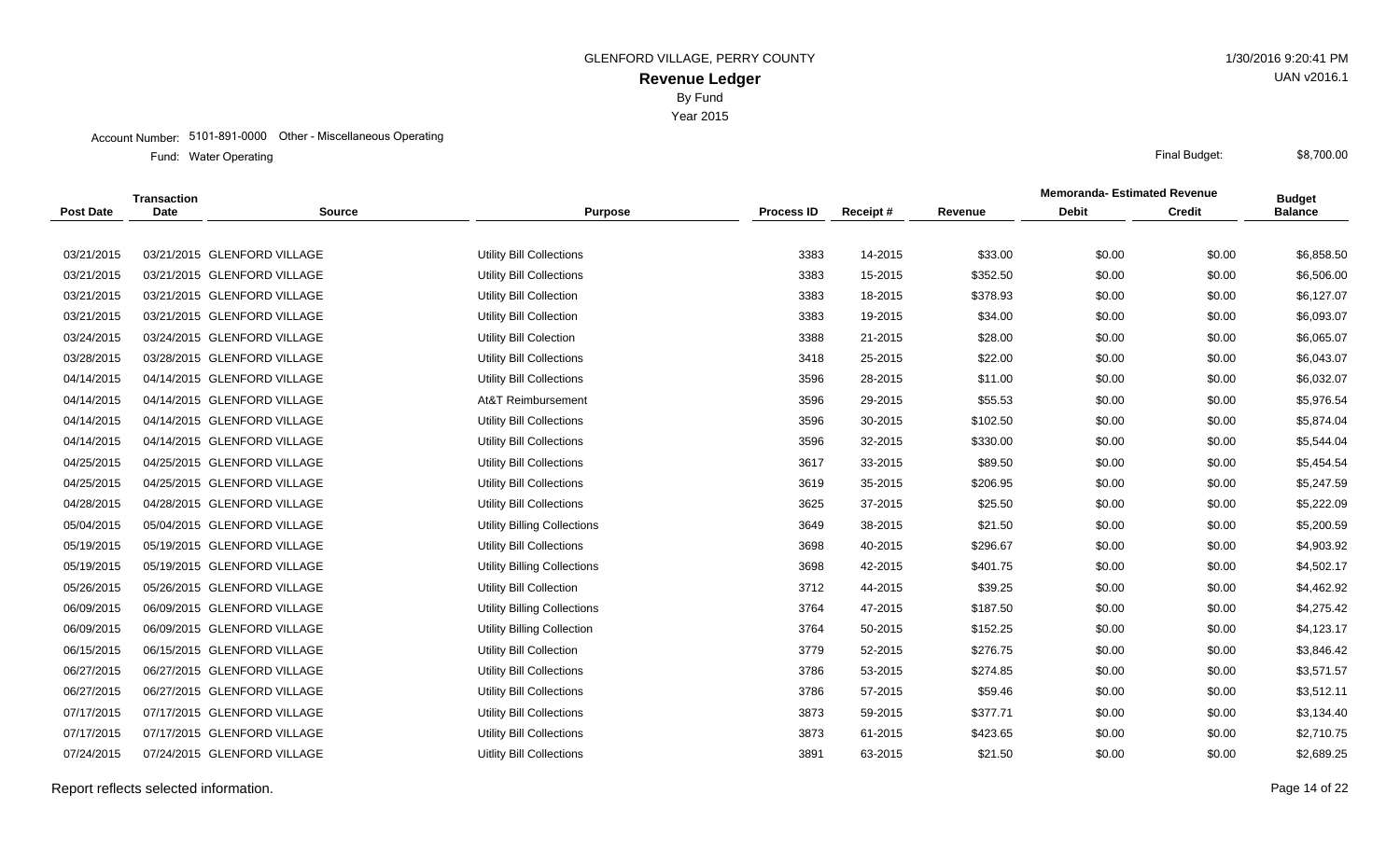Year 2015

#### Account Number: 5101-891-0000 Other - Miscellaneous Operating

Water Operating Final Budget: Fund: Water Operating

|                  | <b>Transaction</b> |                                                     |                                                         |                   |          |          | <b>Memoranda- Estimated Revenue</b> |               | <b>Budget</b>  |
|------------------|--------------------|-----------------------------------------------------|---------------------------------------------------------|-------------------|----------|----------|-------------------------------------|---------------|----------------|
| <b>Post Date</b> | <b>Date</b>        | <b>Source</b>                                       | <b>Purpose</b>                                          | <b>Process ID</b> | Receipt# | Revenue  | <b>Debit</b>                        | <b>Credit</b> | <b>Balance</b> |
|                  |                    |                                                     |                                                         |                   |          |          |                                     |               |                |
| 07/31/2015       |                    | 07/31/2015 GLENFORD VILLAGE                         | <b>Utility Billing Collections</b>                      | 3902              | 67-2015  | \$48.00  | \$0.00                              | \$0.00        | \$2,641.25     |
| 07/31/2015       |                    | 08/28/2015 Positive Adjustment for GLENFORD VILLAGE | Bank completed a debit adjustment for 29.50             | 3994              | 59-2015  | \$5.00   | \$0.00                              | \$0.00        | \$2,636.25     |
| 08/28/2015       |                    | 08/28/2015 GLENFORD VILLAGE                         | <b>Utility Bill Collection</b>                          | 4006              | 70-2015  | \$167.35 | \$0.00                              | \$0.00        | \$2,468.90     |
| 08/28/2015       |                    | 08/28/2015 GLENFORD VILLAGE                         | Utility Bill Collections                                | 4006              | 71-2015  | \$116.00 | \$0.00                              | \$0.00        | \$2,352.90     |
| 08/28/2015       |                    | 08/28/2015 GLENFORD VILLAGE                         | <b>Utility Billing Collections</b>                      | 4006              | 73-2015  | \$500.00 | \$0.00                              | \$0.00        | \$1,852.90     |
| 08/28/2015       |                    | 08/28/2015 GLENFORD VILLAGE                         | Utility Bill Collection                                 | 4006              | 77-2015  | \$41.71  | \$0.00                              | \$0.00        | \$1,811.19     |
| 09/11/2015       |                    | 09/11/2015 GLENFORD VILLAGE                         | Utility Billing collection                              | 4078              | 79-2015  | \$15.75  | \$0.00                              | \$0.00        | \$1,795.44     |
| 09/11/2015       |                    | 09/11/2015 GLENFORD VILLAGE                         | <b>Utility Bill Collections</b>                         | 4078              | 81-2015  | \$326.25 | \$0.00                              | \$0.00        | \$1,469.19     |
| 09/22/2015       |                    | 09/22/2015 GLENFORD VILLAGE                         | <b>Utility Bill Collections</b>                         | 4117              | 83-2015  | \$226.00 | \$0.00                              | \$0.00        | \$1,243.19     |
| 09/22/2015       |                    | 09/22/2015 GLENFORD VILLAGE                         | Utility Bill Collections                                | 4117              | 84-2015  | \$311.50 | \$0.00                              | \$0.00        | \$931.69       |
| 09/22/2015       |                    | 09/22/2015 GLENFORD VILLAGE                         | Utility Bill Collections                                | 4117              | 85-2015  | \$45.00  | \$0.00                              | \$0.00        | \$886.69       |
| 09/25/2015       |                    | 09/25/2015 GLENFORD VILLAGE                         | <b>Utility Bill Collection</b>                          | 4137              | 88-2015  | \$15.00  | \$0.00                              | \$0.00        | \$871.69       |
| 09/29/2015       |                    | 09/29/2015 GLENFORD VILLAGE                         | <b>Utility Bill Collection</b>                          | 4151              | 90-2015  | \$39.65  | \$0.00                              | \$0.00        | \$832.04       |
| 10/16/2015       |                    | 10/16/2015 GLENFORD VILLAGE                         | <b>Utility Bill Collection</b>                          | 4228              | 93-2015  | \$285.00 | \$0.00                              | \$0.00        | \$547.04       |
| 10/16/2015       |                    | 10/16/2015 GLENFORD VILLAGE                         | Utility Bill Collections - including Resolution 003-201 | 4228              | 95-2015  | \$300.00 | \$0.00                              | \$0.00        | \$247.04       |
| 10/23/2015       |                    | 10/23/2015 GLENFORD VILLAGE                         | Utility Bill Collections                                | 4262              | 96-2015  | \$76.50  | \$0.00                              | \$0.00        | \$170.54       |
| 10/31/2015       |                    | 10/31/2015 GLENFORD VILLAGE                         | Utility Bill Collections                                | 4278              | 98-2015  | \$36.50  | \$0.00                              | \$0.00        | \$134.04       |
| 11/06/2015       |                    | 11/06/2015 GLENFORD VILLAGE                         | Utility Bill Collection -                               | 4326              | 101-2015 | \$42.00  | \$0.00                              | \$0.00        | \$92.04        |
| 11/06/2015       |                    | 11/06/2015 GLENFORD VILLAGE                         | <b>Utility Bill Collections</b>                         | 4326              | 102-2015 | \$92.00  | \$0.00                              | \$0.00        | \$0.04         |
| 11/13/2015       |                    | 11/13/2015 GLENFORD VILLAGE                         | Utility Bill Collection                                 | 4334              | 106-2015 | \$338.50 | \$0.00                              | \$0.00        | $-$338.46$     |
| 11/17/2015       |                    | 11/17/2015 GLENFORD VILLAGE                         | <b>Utility Bill Collection</b>                          | 4353              | 108-2015 | \$173.25 | \$0.00                              | \$0.00        | $-$511.71$     |
| 11/28/2015       |                    | 11/28/2015 GLENFORD VILLAGE                         | <b>Utility Bill Collection</b>                          | 4366              | 109-2015 | \$31.00  | \$0.00                              | \$0.00        | $-$542.71$     |
| 11/28/2015       |                    | 11/28/2015 GLENFORD VILLAGE                         | Utility Bill Collection                                 | 4366              | 111-2015 | \$52.50  | \$0.00                              | \$0.00        | $-$595.21$     |
| 11/28/2015       |                    | 11/28/2015 GLENFORD VILLAGE                         | <b>Utility Bill Collections</b>                         | 4366              | 112-2015 | \$52.00  | \$0.00                              | \$0.00        | $-$647.21$     |
| 12/08/2015       |                    | 12/08/2015 GLENFORD VILLAGE                         | <b>Utility Bill Collection</b>                          | 4481              | 115-2015 | \$205.50 | \$0.00                              | \$0.00        | $-$ \$852.71   |

Report reflects selected information. Page 15 of 22

UAN v2016.1

\$8,700.00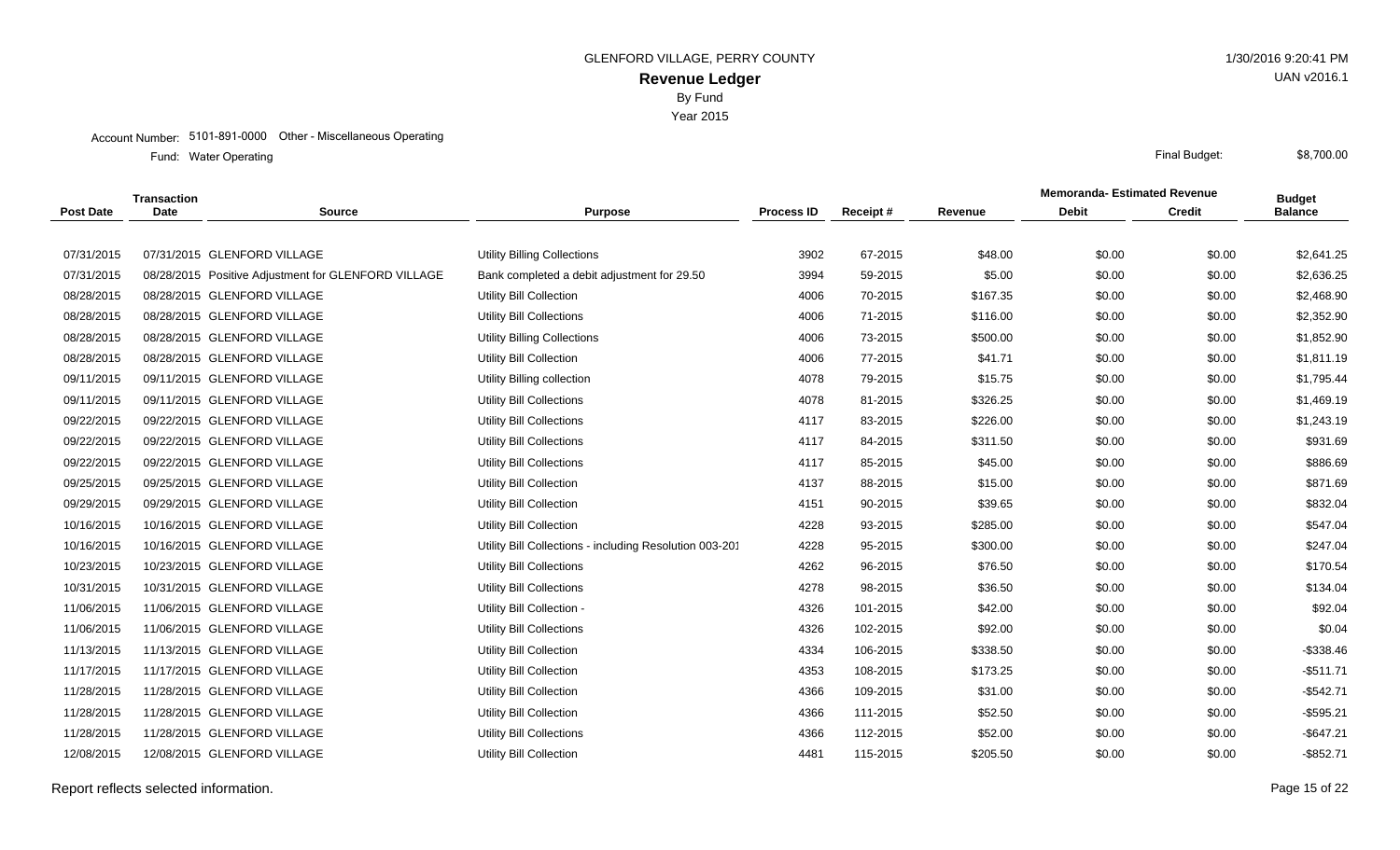Water Operating Final Budget: Fund: Water Operating

|                  | <b>Transaction</b> |                                                                                                           |                                                   |                   |                       |             | <b>Memoranda- Estimated Revenue</b> |               | <b>Budget</b>  |
|------------------|--------------------|-----------------------------------------------------------------------------------------------------------|---------------------------------------------------|-------------------|-----------------------|-------------|-------------------------------------|---------------|----------------|
| <b>Post Date</b> | <b>Date</b>        | <b>Source</b>                                                                                             | <b>Purpose</b>                                    | <b>Process ID</b> | Receipt #             | Revenue     | <b>Debit</b>                        | Credit        | <b>Balance</b> |
|                  |                    |                                                                                                           |                                                   |                   |                       |             |                                     |               |                |
| 12/18/2015       |                    | 12/18/2015 GLENFORD VILLAGE                                                                               | <b>Utility Bill Collections</b>                   | 4522              | 116-2015              | \$361.55    | \$0.00                              | \$0.00        | $-$1,214.26$   |
| 12/18/2015       |                    | 12/18/2015 GLENFORD VILLAGE                                                                               | <b>Utility Bill Collections</b>                   | 4524              | 119-2015              | \$153.00    | \$0.00                              | \$0.00        | $-$1,367.26$   |
| 12/21/2015       |                    | 01/02/2016 Negative Adjust Receipt for GLENFORD VILLAGE Returned Check 12-21-15                           |                                                   | 4554              | 119-2015              | $-$10.50$   | \$0.00                              | \$0.00        | $-$1,356.76$   |
| 12/29/2015       |                    | 12/29/2015 GLENFORD VILLAGE                                                                               | <b>Utility Bill Collection</b>                    | 4530              | 120-2015              | \$45.00     | \$0.00                              | \$0.00        | -\$1,401.76    |
| 12/29/2015       |                    | 12/29/2015 GLENFORD VILLAGE                                                                               | Flowers Excavating meter purchase new water cust  | 4530              | 122-2015              | \$1,000.00  | \$0.00                              | \$0.00        | $-$ \$2,401.76 |
| 12/31/2015       |                    | 01/26/2016 GLENFORD VILLAGE                                                                               | I had reciept 59-2015 under recieved 29.50 posted | 4698              | 125-2015              | \$5.00      | \$0.00                              | \$0.00        | $-$2,406.76$   |
| 12/31/2015       |                    | 01/26/2016 Void Receipt for GLENFORD VILLAGE                                                              |                                                   | 4699              | 125-2015              | $-$ \$5.00  | \$0.00                              | \$0.00        | $-$2,401.76$   |
| 12/31/2015       |                    | 01/26/2016 Negative Adjust Receipt for GLENFORD VILLAGE I had reciept 59-2015 under recieved 29.50 posted |                                                   | 4700              | 119-2015              | $-$ \$5.00  | \$0.00                              | \$0.00        | $-$2,396.76$   |
|                  |                    |                                                                                                           |                                                   |                   | <b>Account Total:</b> | \$11,096.76 | \$8,700.00                          | \$0.00        |                |
|                  |                    |                                                                                                           |                                                   |                   | Account YTD Total:    | \$11,096.76 | \$8,700.00                          | \$0.00        |                |
|                  |                    | Account Number: 5101-892-0000 Other - Miscellaneous Non-Operating                                         |                                                   |                   |                       |             |                                     |               |                |
|                  |                    | Fund: Water Operating                                                                                     |                                                   |                   |                       |             |                                     | Final Budget: | \$1,500.00     |

Water Operating Final Budget: Fund: Water Operating

|            | <b>Transaction</b> |                                                               |                |                   |                           |         | <b>Memoranda-Estimated Revenue</b>  |                                 | <b>Budget</b>  |
|------------|--------------------|---------------------------------------------------------------|----------------|-------------------|---------------------------|---------|-------------------------------------|---------------------------------|----------------|
| Post Date  | Date               | <b>Source</b>                                                 | <b>Purpose</b> | <b>Process ID</b> | Receipt#                  | Revenue | <b>Debit</b>                        | <b>Credit</b>                   | <b>Balance</b> |
|            |                    |                                                               |                |                   |                           |         |                                     | <b>Report Beginning Balance</b> | \$0.00         |
| 01/01/2015 |                    | 01/06/2015 Enter Budget Amount                                |                | 3075              |                           | \$0.00  | \$1,500.00                          | \$0.00                          | \$1,500.00     |
|            |                    |                                                               |                |                   | <b>Account Total:</b>     | \$0.00  | \$1,500.00                          | \$0.00                          |                |
|            |                    |                                                               |                |                   | <b>Account YTD Total:</b> | \$0.00  | \$1,500.00                          | \$0.00                          |                |
|            |                    | Account Number: 5101-999-0000 Other - Other Financing Sources |                |                   |                           |         |                                     |                                 |                |
|            |                    | Fund: Water Operating                                         |                |                   |                           |         |                                     | Final Budget:                   | \$500.00       |
|            | <b>Transaction</b> |                                                               |                |                   |                           |         | <b>Memoranda- Estimated Revenue</b> |                                 | <b>Budget</b>  |
| Post Date  | Date               | Source                                                        | <b>Purpose</b> | <b>Process ID</b> | Receipt#                  | Revenue | <b>Debit</b>                        | <b>Credit</b>                   | <b>Balance</b> |
|            |                    |                                                               |                |                   |                           |         |                                     | <b>Report Beginning Balance</b> | \$0.00         |
| 01/01/2015 |                    | 01/06/2015 Enter Budget Amount                                |                | 3075              |                           | \$0.00  | \$500.00                            | \$0.00                          | \$500.00       |

Report reflects selected information. Page 16 of 22

UAN v2016.1

\$8,700.00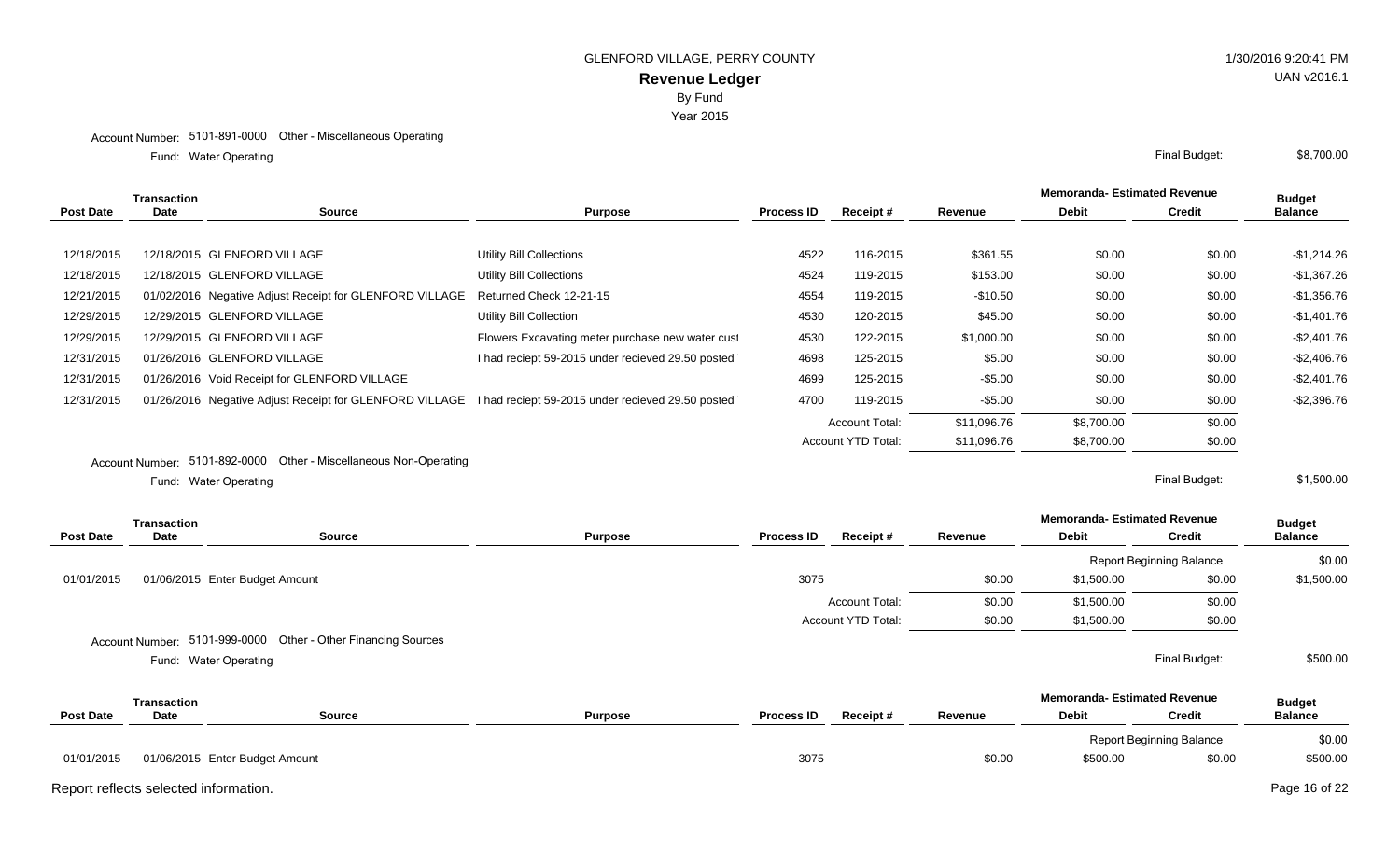Water Operating Final Budget: Fund: Water Operating

|                  | <b>Transaction</b> |                                                       |                                                       |                   |                           | <b>Memoranda-Estimated Revenue</b> |              |               | <b>Budget</b>  |
|------------------|--------------------|-------------------------------------------------------|-------------------------------------------------------|-------------------|---------------------------|------------------------------------|--------------|---------------|----------------|
| <b>Post Date</b> | Date               | <b>Source</b>                                         | <b>Purpose</b>                                        | <b>Process ID</b> | Receipt#                  | Revenue                            | <b>Debit</b> | <b>Credit</b> | <b>Balance</b> |
|                  |                    |                                                       |                                                       |                   |                           |                                    |              |               |                |
| 03/21/2015       |                    | 03/21/2015 GLENFORD VILLAGE                           | Perry County Auditor - Undivided Local Governmen      | 3383              | 20-2015                   | \$150.00                           | \$0.00       | \$0.00        | \$350.00       |
| 04/14/2015       |                    | 04/14/2015 GLENFORD VILLAGE                           | <b>Park Donations</b>                                 | 3596              | 31-2015                   | \$13.07                            | \$0.00       | \$0.00        | \$336.93       |
| 05/19/2015       |                    | 05/19/2015 GLENFORD VILLAGE                           | Parks - 56.00                                         | 3698              | 39-2015                   | \$150.00                           | \$0.00       | \$0.00        | \$186.93       |
| 08/28/2015       |                    | 08/28/2015 GLENFORD VILLAGE                           | Attourney General-Pat Ayers -collection               | 4006              | 72-2015                   | \$450.00                           | \$0.00       | \$0.00        | $-$263.07$     |
| 09/25/2015       |                    | 09/25/2015 GLENFORD VILLAGE                           | Attourney General collection : Pat Ayers              | 4137              | 89-2015                   | \$150.00                           | \$0.00       | \$0.00        | $-$413.07$     |
| 10/23/2015       |                    | 10/23/2015 Positive Reallocation for GLENFORD VILLAGE | The repayment from Pat Ayers is for the Water func    | 4271              | 97-2015                   | \$150.00                           | \$0.00       | \$0.00        | $-$563.07$     |
|                  |                    |                                                       |                                                       |                   | <b>Account Total:</b>     | \$1,063.07                         | \$500.00     | \$0.00        |                |
|                  |                    |                                                       |                                                       |                   | <b>Account YTD Total:</b> | \$1,063.07                         | \$500.00     | \$0.00        |                |
|                  |                    |                                                       | Water Operating Fund Total for Selected Accounts:     |                   |                           | \$78,716.50                        | \$80,000.00  | \$0.00        |                |
|                  |                    |                                                       | Water Operating Fund YTD Total for Selected Accounts: |                   |                           | \$78,716.50                        | \$80,000.00  | \$0.00        |                |
|                  |                    | Assembly Number 5201541,0000 Consumer Pont            |                                                       |                   |                           |                                    |              |               |                |

Account Number: 5201-541-0000 Consumer Rent

Sewer Operating Final Budget: Fund: Sewer Operating

|                  | Transaction                           |                             |                                                        |                   |          |            | <b>Memoranda-Estimated Revenue</b> | <b>Budget</b>                   |                |
|------------------|---------------------------------------|-----------------------------|--------------------------------------------------------|-------------------|----------|------------|------------------------------------|---------------------------------|----------------|
| <b>Post Date</b> | Date                                  | Source                      | <b>Purpose</b>                                         | <b>Process ID</b> | Receipt# | Revenue    | <b>Debit</b>                       | <b>Credit</b>                   | <b>Balance</b> |
|                  |                                       |                             |                                                        |                   |          |            |                                    | <b>Report Beginning Balance</b> | \$0.00         |
| 10/16/2015       |                                       | 10/16/2015 GLENFORD VILLAGE | Utility Bill Collection                                | 4228              | 93-2015  | \$857.00   | \$0.00                             | \$0.00                          | -\$857.00      |
| 10/16/2015       |                                       | 10/16/2015 GLENFORD VILLAGE | Utility Bill Collections - including Resolution 003-20 | 4228              | 95-2015  | \$2,763.50 | \$0.00                             | \$0.00                          | -\$3,620.50    |
| 10/23/2015       |                                       | 10/23/2015 GLENFORD VILLAGE | Utility Bill Collections                               | 4262              | 96-2015  | \$685.75   | \$0.00                             | \$0.00                          | -\$4,306.25    |
| 10/31/2015       |                                       | 10/31/2015 GLENFORD VILLAGE | Utility Bill Collections                               | 4278              | 98-2015  | \$213.99   | \$0.00                             | \$0.00                          | $-$4,520.24$   |
| 11/06/2015       |                                       | 11/06/2015 GLENFORD VILLAGE | Utility Bill Collection -                              | 4326              | 101-2015 | \$319.75   | \$0.00                             | \$0.00                          | $-$4,839.99$   |
| 11/06/2015       |                                       | 11/06/2015 GLENFORD VILLAGE | Utility Bill Collections                               | 4326              | 102-2015 | \$222.89   | \$0.00                             | \$0.00                          | -\$5,062.88    |
| 11/13/2015       |                                       | 11/13/2015 GLENFORD VILLAGE | Utility Bill Collection                                | 4334              | 106-2015 | \$1,931.70 | \$0.00                             | \$0.00                          | $-$ \$6,994.58 |
| 11/17/2015       |                                       | 11/17/2015 GLENFORD VILLAGE | Utility Bill Collection                                | 4353              | 108-2015 | \$970.65   | \$0.00                             | \$0.00                          | $-$7,965.23$   |
| 11/28/2015       |                                       | 11/28/2015 GLENFORD VILLAGE | Utility Bill Collection                                | 4366              | 109-2015 | \$109.20   | \$0.00                             | \$0.00                          | $-$ \$8,074.43 |
| 11/28/2015       |                                       | 11/28/2015 GLENFORD VILLAGE | Utility Bill Collection                                | 4366              | 111-2015 | \$1,352.47 | \$0.00                             | \$0.00                          | -\$9,426.90    |
|                  | Report reflects selected information. |                             |                                                        |                   |          |            |                                    |                                 | Page 17 of 22  |

\$0.00

UAN v2016.1

\$500.00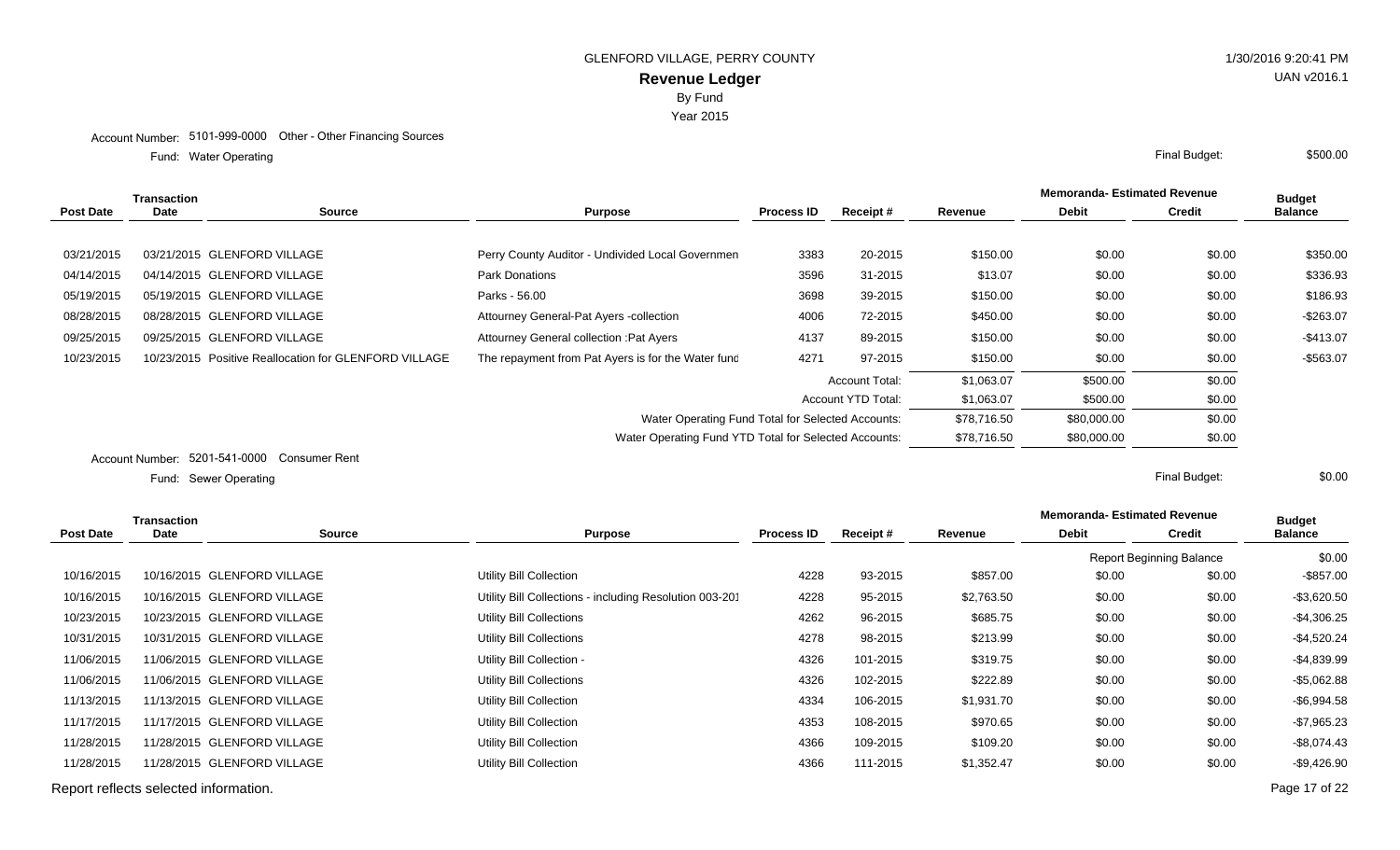Year 2015

Sewer Operating Final Budget: Fund: Sewer Operating

|                  | <b>Transaction</b> |                                                         |                          |                   |                           |              | <b>Memoranda- Estimated Revenue</b> |               | <b>Budget</b>  |
|------------------|--------------------|---------------------------------------------------------|--------------------------|-------------------|---------------------------|--------------|-------------------------------------|---------------|----------------|
| <b>Post Date</b> | Date               | Source                                                  | <b>Purpose</b>           | <b>Process ID</b> | Receipt#                  | Revenue      | <b>Debit</b>                        | <b>Credit</b> | <b>Balance</b> |
|                  |                    |                                                         |                          |                   |                           |              |                                     |               |                |
| 11/28/2015       |                    | 11/28/2015 GLENFORD VILLAGE                             | Utility Bill Collections | 4366              | 112-2015                  | \$431.60     | \$0.00                              | \$0.00        | $-$9,858.50$   |
| 12/08/2015       |                    | 12/08/2015 GLENFORD VILLAGE                             | Utility Bill Collection  | 4481              | 115-2015                  | \$872.64     | \$0.00                              | \$0.00        | $-$10,731.14$  |
| 12/18/2015       |                    | 12/18/2015 GLENFORD VILLAGE                             | Utility Bill Collections | 4522              | 116-2015                  | \$3,025.61   | \$0.00                              | \$0.00        | $-$13,756.75$  |
| 12/18/2015       |                    | 12/18/2015 GLENFORD VILLAGE                             | Utility Bill Collections | 4524              | 119-2015                  | \$1,388.40   | \$0.00                              | \$0.00        | $-$15,145.15$  |
| 12/21/2015       |                    | 01/02/2016 Negative Adjust Receipt for GLENFORD VILLAGE | Returned Check 12-21-15  | 4554              | 119-2015                  | $-$ \$327.60 | \$0.00                              | \$0.00        | $-$14,817.55$  |
| 12/29/2015       |                    | 12/29/2015 GLENFORD VILLAGE                             | Utility Bill Collection  | 4530              | 120-2015                  | \$73.70      | \$0.00                              | \$0.00        | $-$14,891.25$  |
|                  |                    |                                                         |                          |                   | <b>Account Total:</b>     | \$14,891.25  | \$0.00                              | \$0.00        |                |
|                  |                    |                                                         |                          |                   | <b>Account YTD Total:</b> | \$14,891.25  | \$0.00                              | \$0.00        |                |
|                  |                    | Account Number: 5201-542-0000 Tap Fees                  |                          |                   |                           |              |                                     |               |                |
|                  |                    | Fund: Sewer Operating                                   |                          |                   |                           |              |                                     | Final Budget: | \$13,200.00    |

**Source Purpose Process ID Receipt # Revenue Debit Transaction Post Date Date Budget Credit Balance** Report Beginning Balance \$0.00 01/01/2015 01/06/2015 Enter Budget Amount 2002 2002 3076 3076 50.00 \$13,200.00 \$13,200.00 \$13,200.00 01/11/2015 01/11/2015 GLENFORD VILLAGE Utility Bill Collections Collections 3124 1-2015 \$465.00 \$0.00 \$0.00 \$12,735.00 01/19/2015 01/19/2015 GLENFORD VILLAGE Utility Bill Collection 3202 3-2015 \$480.00 \$0.00 \$0.00 \$12,255.00 01/31/2015 01/31/2015 GLENFORD VILLAGE Utility Bill Collections Collections 3240 5-2015 \$315.00 \$0.00 \$0.00 \$11,940.00 02/10/2015 02/10/2015 GLENFORD VILLAGE 
Utility bill Collections 
3282 8-2015 \$516.75 \$0.00 \$0.00 \$11,423.25 02/17/2015 02/17/2015 GLENFORD VILLAGE Utility Bill Collections Collections 3299 10-2015 \$380.00 \$0.00 \$0.00 \$11,043.25 02/24/2015 02/24/2015 GLENFORD VILLAGE Utility Bill Collections Collections 3318 12-2015 \$110.00 \$0.00 \$0.00 \$10,933.25 03/21/2015 03/21/2015 GLENFORD VILLAGE 
Utility Bill Collections 
3383 14-2015 \$70.25 \$0.00 \$10,863.00 \$10,863.00 03/21/2015 03/21/2015 GLENFORD VILLAGE Utility Bill Collections Collections 3383 15-2015 \$508.50 \$0.00 \$10,354.50 03/21/2015 03/21/2015 GLENFORD VILLAGE Utility Bill Collection 3383 18-2015 \$547.00 \$0.00 \$0.00 \$9,807.50 03/21/2015 03/21/2015 GLENFORD VILLAGE **We Utility Bill Collection** 3383 19-2015 \$49.50 \$0.00 \$9,758.00 \$9,758.00 03/24/2015 03/24/2015 GLENFORD VILLAGE **And Multiput District Colection** 3388 21-2015 \$30.00 \$9,728.00 \$9,728.00

Report reflects selected information. Page 18 of 22

**Memoranda- Estimated Revenue**

\$0.00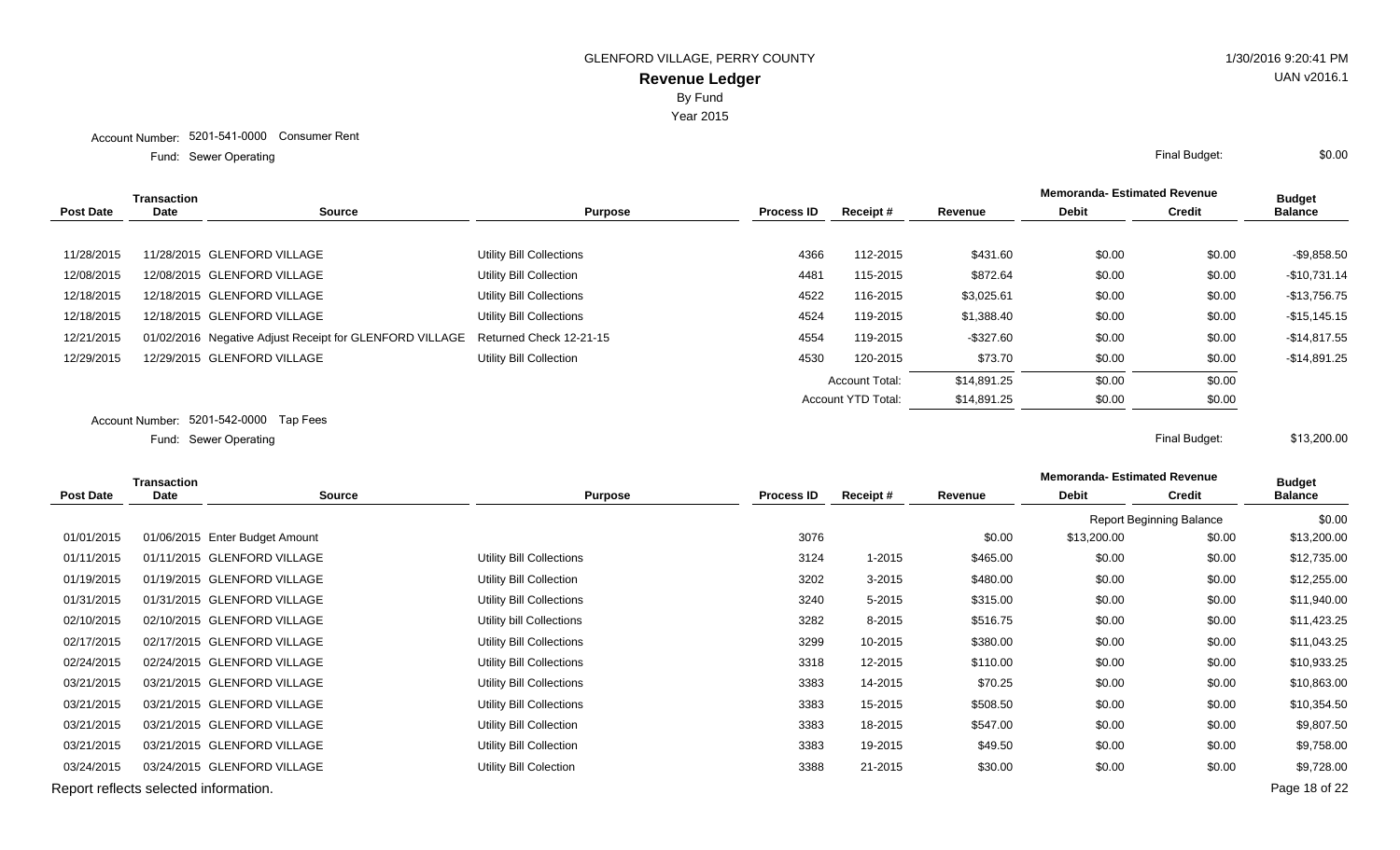Account Number: 5201-542-0000 Tap Fees

Sewer Operating Final Budget: Fund: Sewer Operating

|                  | Transaction |                             |                                    |                   |          |            | <b>Memoranda-Estimated Revenue</b> |               | <b>Budget</b>  |
|------------------|-------------|-----------------------------|------------------------------------|-------------------|----------|------------|------------------------------------|---------------|----------------|
| <b>Post Date</b> | <b>Date</b> | <b>Source</b>               | <b>Purpose</b>                     | <b>Process ID</b> | Receipt# | Revenue    | <b>Debit</b>                       | <b>Credit</b> | <b>Balance</b> |
|                  |             |                             |                                    |                   |          |            |                                    |               |                |
| 03/28/2015       |             | 03/28/2015 GLENFORD VILLAGE | Utility Bill Collections           | 3418              | 25-2015  | \$20.00    | \$0.00                             | \$0.00        | \$9,708.00     |
| 04/14/2015       |             | 04/14/2015 GLENFORD VILLAGE | Utility Bill Collections           | 3596              | 28-2015  | \$30.00    | \$0.00                             | \$0.00        | \$9,678.00     |
| 04/14/2015       |             | 04/14/2015 GLENFORD VILLAGE | Utility Bill Collections           | 3596              | 30-2015  | \$114.00   | \$0.00                             | \$0.00        | \$9,564.00     |
| 04/14/2015       |             | 04/14/2015 GLENFORD VILLAGE | Utility Bill Collections           | 3596              | 32-2015  | \$392.25   | \$0.00                             | \$0.00        | \$9,171.75     |
| 04/25/2015       |             | 04/25/2015 GLENFORD VILLAGE | <b>Utility Bill Collections</b>    | 3617              | 33-2015  | \$99.50    | \$0.00                             | \$0.00        | \$9,072.25     |
| 04/25/2015       |             | 04/25/2015 GLENFORD VILLAGE | Utility Bill Collections           | 3619              | 35-2015  | \$310.00   | \$0.00                             | \$0.00        | \$8,762.25     |
| 04/28/2015       |             | 04/28/2015 GLENFORD VILLAGE | Utility Bill Collections           | 3625              | 37-2015  | \$75.00    | \$0.00                             | \$0.00        | \$8,687.25     |
| 05/04/2015       |             | 05/04/2015 GLENFORD VILLAGE | <b>Utility Billing Collections</b> | 3649              | 38-2015  | \$45.00    | \$0.00                             | \$0.00        | \$8,642.25     |
| 05/19/2015       |             | 05/19/2015 GLENFORD VILLAGE | <b>Utility Bill Collections</b>    | 3698              | 40-2015  | \$321.75   | \$0.00                             | \$0.00        | \$8,320.50     |
| 05/19/2015       |             | 05/19/2015 GLENFORD VILLAGE | <b>Utility Billing Collections</b> | 3698              | 42-2015  | \$579.00   | \$0.00                             | \$0.00        | \$7,741.50     |
| 05/26/2015       |             | 05/26/2015 GLENFORD VILLAGE | <b>Utility Bill Collection</b>     | 3712              | 44-2015  | \$45.00    | \$0.00                             | \$0.00        | \$7,696.50     |
| 06/09/2015       |             | 06/09/2015 GLENFORD VILLAGE | <b>Utility Billing Collections</b> | 3764              | 47-2015  | \$363.50   | \$0.00                             | \$0.00        | \$7,333.00     |
| 06/09/2015       |             | 06/09/2015 GLENFORD VILLAGE | <b>Utility Billing Collection</b>  | 3764              | 50-2015  | \$257.25   | \$0.00                             | \$0.00        | \$7,075.75     |
| 06/15/2015       |             | 06/15/2015 GLENFORD VILLAGE | <b>Utility Bill Collection</b>     | 3779              | 52-2015  | \$341.75   | \$0.00                             | \$0.00        | \$6,734.00     |
| 06/27/2015       |             | 06/27/2015 GLENFORD VILLAGE | <b>Utility Bill Collections</b>    | 3786              | 53-2015  | \$219.50   | \$0.00                             | \$0.00        | \$6,514.50     |
| 06/27/2015       |             | 06/27/2015 GLENFORD VILLAGE | <b>Utility Bill Collections</b>    | 3786              | 57-2015  | \$77.25    | \$0.00                             | \$0.00        | \$6,437.25     |
| 07/17/2015       |             | 07/17/2015 GLENFORD VILLAGE | Utility Bill Collections           | 3873              | 59-2015  | \$1,436.75 | \$0.00                             | \$0.00        | \$5,000.50     |
| 07/17/2015       |             | 07/17/2015 GLENFORD VILLAGE | Utility Bill Collections           | 3873              | 61-2015  | \$3,031.58 | \$0.00                             | \$0.00        | \$1,968.92     |
| 07/24/2015       |             | 07/24/2015 GLENFORD VILLAGE | <b>Uitlity Bill Collections</b>    | 3891              | 63-2015  | \$45.00    | \$0.00                             | \$0.00        | \$1,923.92     |
| 07/31/2015       |             | 07/31/2015 GLENFORD VILLAGE | <b>Utility Billing Collections</b> | 3902              | 67-2015  | \$45.00    | \$0.00                             | \$0.00        | \$1,878.92     |
| 08/28/2015       |             | 08/28/2015 GLENFORD VILLAGE | Utility Bill Collection            | 4006              | 70-2015  | \$152.75   | \$0.00                             | \$0.00        | \$1,726.17     |
| 08/28/2015       |             | 08/28/2015 GLENFORD VILLAGE | Utility Bill Collections           | 4006              | 71-2015  | \$135.00   | \$0.00                             | \$0.00        | \$1,591.17     |
| 08/28/2015       |             | 08/28/2015 GLENFORD VILLAGE | <b>Utility Billing Collections</b> | 4006              | 73-2015  | \$552.25   | \$0.00                             | \$0.00        | \$1,038.92     |
| 08/28/2015       |             | 08/28/2015 GLENFORD VILLAGE | <b>Utility Bill Collection</b>     | 4006              | 77-2015  | \$75.00    | \$0.00                             | \$0.00        | \$963.92       |
| 09/11/2015       |             | 09/11/2015 GLENFORD VILLAGE | Utility Billing collection         | 4078              | 79-2015  | \$15.00    | \$0.00                             | \$0.00        | \$948.92       |
|                  |             |                             |                                    |                   |          |            |                                    |               |                |

Report reflects selected information. Page 19 of 22

UAN v2016.1

\$13,200.00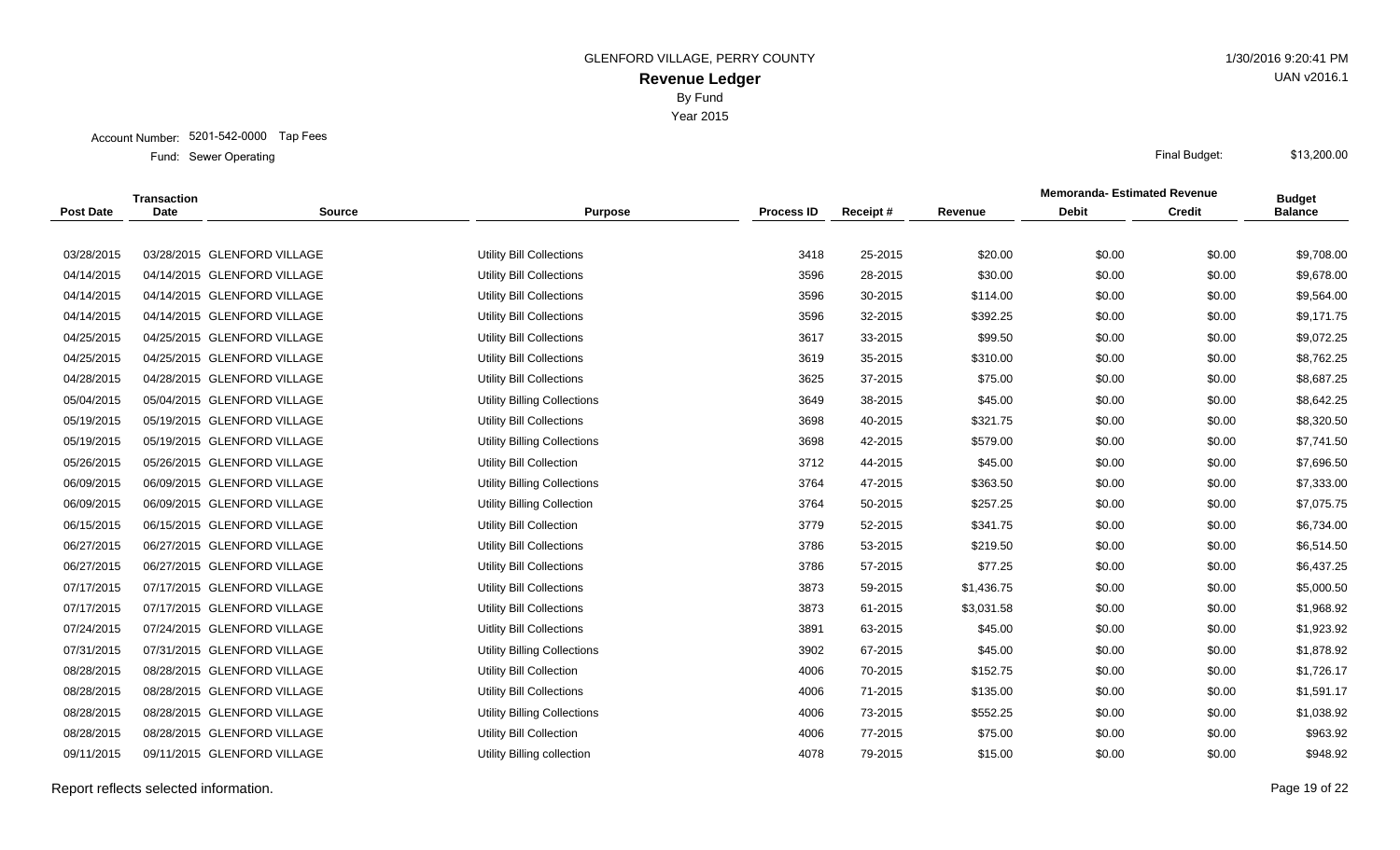Year 2015

Account Number: 5201-542-0000 Tap Fees

Sewer Operating Final Budget: Fund: Sewer Operating

|                  | <b>Transaction</b>            |                                                         |                                |                   |                           |             | <b>Memoranda- Estimated Revenue</b> |               | <b>Budget</b>  |
|------------------|-------------------------------|---------------------------------------------------------|--------------------------------|-------------------|---------------------------|-------------|-------------------------------------|---------------|----------------|
| <b>Post Date</b> | Date                          | Source                                                  | <b>Purpose</b>                 | <b>Process ID</b> | Receipt#                  | Revenue     | <b>Debit</b>                        | <b>Credit</b> | <b>Balance</b> |
|                  |                               |                                                         |                                |                   |                           |             |                                     |               |                |
| 09/11/2015       |                               | 09/11/2015 GLENFORD VILLAGE                             | Utility Bill Collections       | 4078              | 81-2015                   | \$505.00    | \$0.00                              | \$0.00        | \$443.92       |
| 09/22/2015       |                               | 09/22/2015 GLENFORD VILLAGE                             | Utility Bill Collections       | 4117              | 83-2015                   | \$420.00    | \$0.00                              | \$0.00        | \$23.92        |
| 09/22/2015       |                               | 09/22/2015 GLENFORD VILLAGE                             | Utility Bill Collections       | 4117              | 84-2015                   | \$152.25    | \$0.00                              | \$0.00        | $-$128.33$     |
| 09/22/2015       |                               | 09/22/2015 GLENFORD VILLAGE                             | Utility Bill Collections       | 4117              | 85-2015                   | \$90.00     | \$0.00                              | \$0.00        | $-$218.33$     |
| 09/25/2015       |                               | 09/25/2015 GLENFORD VILLAGE                             | <b>Utility Bill Collection</b> | 4137              | 88-2015                   | \$35.00     | \$0.00                              | \$0.00        | $-$253.33$     |
| 09/26/2015       |                               | 09/11/2015 Negative Adjust Receipt for GLENFORD VILLAGE | <b>Returned Check</b>          | 4073              | 73-2015                   | -\$10.75    | \$0.00                              | \$0.00        | $-$242.58$     |
| 09/29/2015       |                               | 09/29/2015 GLENFORD VILLAGE                             | <b>Utility Bill Collection</b> | 4151              | 90-2015                   | \$60.00     | \$0.00                              | \$0.00        | $-$302.58$     |
|                  |                               |                                                         |                                |                   | <b>Account Total:</b>     | \$13,502.58 | \$13,200.00                         | \$0.00        |                |
|                  |                               |                                                         |                                |                   | <b>Account YTD Total:</b> | \$13,502.58 | \$13,200.00                         | \$0.00        |                |
|                  | Account Number: 5201-891-0000 | Other - Miscellaneous Operating                         |                                |                   |                           |             |                                     |               |                |

Sewer Operating Final Budget: Fund: Sewer Operating

\$0.00

|                  | Transaction                           |                                               |                                           |                   |                    |          | <b>Memoranda- Estimated Revenue</b> |                                 | <b>Budget</b>  |
|------------------|---------------------------------------|-----------------------------------------------|-------------------------------------------|-------------------|--------------------|----------|-------------------------------------|---------------------------------|----------------|
| <b>Post Date</b> | Date                                  | Source                                        | <b>Purpose</b>                            | <b>Process ID</b> | Receipt#           | Revenue  | <b>Debit</b>                        | <b>Credit</b>                   | <b>Balance</b> |
|                  |                                       |                                               |                                           |                   |                    |          |                                     | <b>Report Beginning Balance</b> | \$0.00         |
| 07/17/2015       |                                       | 07/17/2015 GLENFORD VILLAGE                   | PC Auditor - Cigarette Settlement - 37.50 | 3873              | 60-2015            | \$300.00 | \$0.00                              | \$0.00                          | -\$300.00      |
| 07/24/2015       |                                       | 07/24/2015 GLENFORD VILLAGE                   | Park Donations - 53.00                    | 3891              | 64-2015            | \$75.00  | \$0.00                              | \$0.00                          | -\$375.00      |
|                  |                                       |                                               |                                           |                   | Account Total:     | \$375.00 | \$0.00                              | \$0.00                          |                |
|                  |                                       |                                               |                                           |                   | Account YTD Total: | \$375.00 | \$0.00                              | \$0.00                          |                |
|                  | Account Number:                       | 5201-999-0000 Other - Other Financing Sources |                                           |                   |                    |          |                                     |                                 |                |
|                  |                                       | Fund: Sewer Operating                         |                                           |                   |                    |          |                                     | Final Budget:                   | \$5,000.00     |
|                  | <b>Transaction</b>                    |                                               |                                           |                   |                    |          | <b>Memoranda-Estimated Revenue</b>  |                                 | <b>Budget</b>  |
| <b>Post Date</b> | Date                                  | Source                                        | <b>Purpose</b>                            | <b>Process ID</b> | Receipt#           | Revenue  | <b>Debit</b>                        | <b>Credit</b>                   | <b>Balance</b> |
|                  |                                       |                                               |                                           |                   |                    |          |                                     | <b>Report Beginning Balance</b> | \$0.00         |
| 01/01/2015       |                                       | 01/06/2015 Enter Budget Amount                |                                           | 3076              |                    | \$0.00   | \$5,000.00                          | \$0.00                          | \$5,000.00     |
|                  | Report reflects selected information. |                                               |                                           |                   |                    |          |                                     |                                 | Page 20 of 22  |

UAN v2016.1

\$13,200.00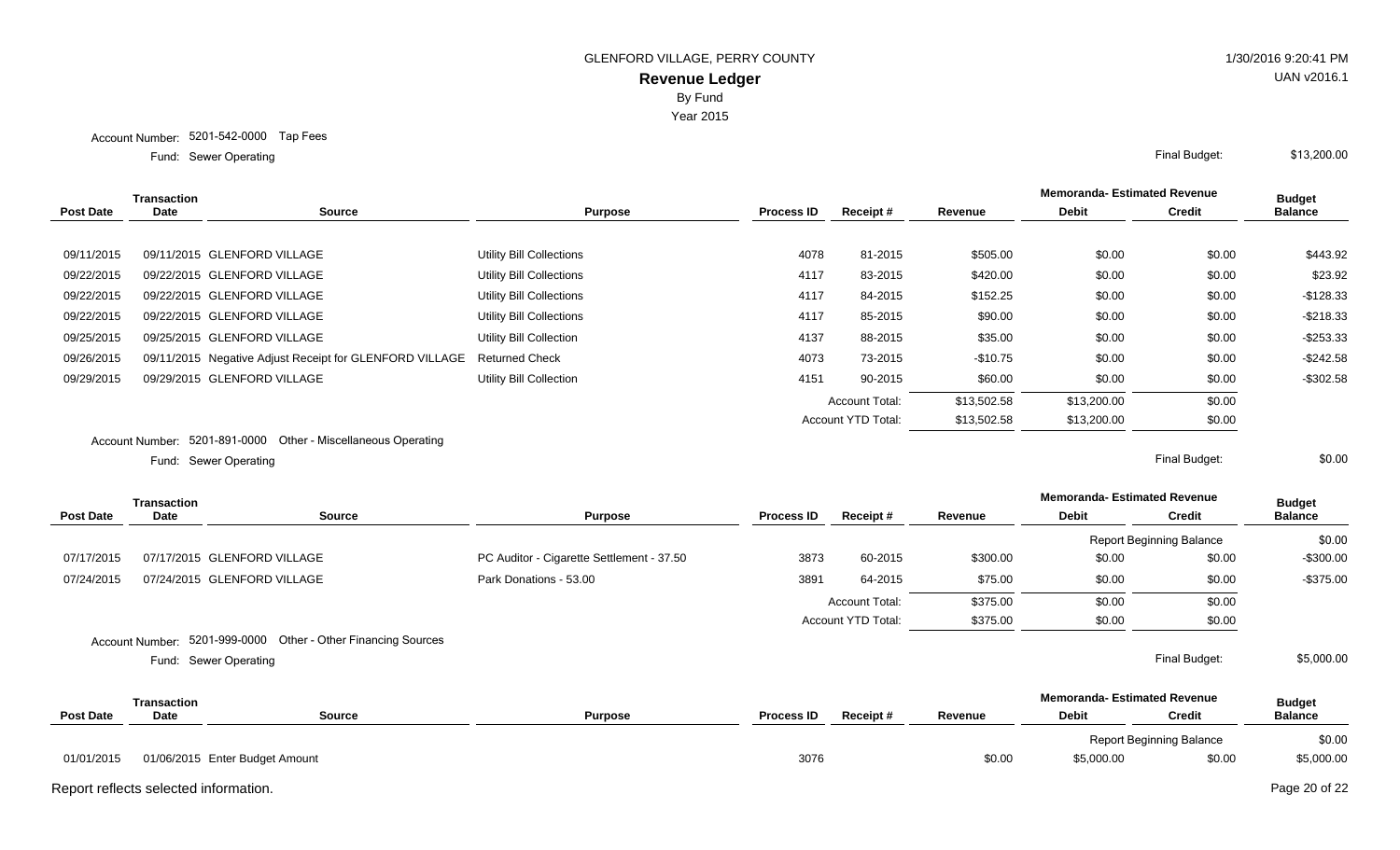GLENFORD VILLAGE, PERRY COUNTY **1/30/2016 9:20:41 PM** 

# **Revenue Ledger**

By Fund

Year 2015

Sewer Operating Final Budget: Fund: Sewer Operating

|            | Transaction |                                                       |                                                       |                                                   |                           |             | <b>Memoranda- Estimated Revenue</b> |               | <b>Budget</b>  |
|------------|-------------|-------------------------------------------------------|-------------------------------------------------------|---------------------------------------------------|---------------------------|-------------|-------------------------------------|---------------|----------------|
| Post Date  | Date        | <b>Source</b>                                         | <b>Purpose</b>                                        | <b>Process ID</b>                                 | Receipt#                  | Revenue     | <b>Debit</b>                        | <b>Credit</b> | <b>Balance</b> |
| 12/31/2015 |             | 01/26/2016 Positive Reallocation for GLENFORD VILLAGE | 1,651.86 - pass through for ADR payment               | 4695                                              | 124-2015                  | \$5,301.42  | \$0.00                              | \$0.00        | $-$301.42$     |
|            |             |                                                       |                                                       |                                                   | <b>Account Total:</b>     | \$5,301.42  | \$5,000.00                          | \$0.00        |                |
|            |             |                                                       |                                                       |                                                   | <b>Account YTD Total:</b> | \$5,301.42  | \$5,000.00                          | \$0.00        |                |
|            |             |                                                       |                                                       | Sewer Operating Fund Total for Selected Accounts: |                           | \$34,070.25 | \$18,200.00                         | \$0.00        |                |
|            |             |                                                       | Sewer Operating Fund YTD Total for Selected Accounts: |                                                   |                           | \$34,070.25 | \$18,200.00                         | \$0.00        |                |
|            |             | $F701.494.0000$ $C1010$ $D200$ $T1000$                |                                                       |                                                   |                           |             |                                     |               |                |

Account Number: 5701-424-0000 State - Pass Through Grants

Enterprise Improvement Final Budget: Fund:

|                  | <b>Transaction</b> |                                                          |                                                     |                   |                       | <b>Memoranda-Estimated Revenue</b> |                | <b>Budget</b>                   |                |
|------------------|--------------------|----------------------------------------------------------|-----------------------------------------------------|-------------------|-----------------------|------------------------------------|----------------|---------------------------------|----------------|
| <b>Post Date</b> | <b>Date</b>        | <b>Source</b>                                            | <b>Purpose</b>                                      | <b>Process ID</b> | Receipt#              | Revenue                            | <b>Debit</b>   | <b>Credit</b>                   | <b>Balance</b> |
|                  |                    |                                                          |                                                     |                   |                       |                                    |                | <b>Report Beginning Balance</b> | \$0.00         |
| 01/01/2015       |                    | 01/06/2015 Enter Budget Amount                           |                                                     | 3077              |                       | \$0.00                             | \$1,610,600.00 | \$0.00                          | \$1,610,600.00 |
| 01/19/2015       |                    | 01/19/2015 GLENFORD VILLAGE                              | Ohio Public Works - Sewer Project OAKs ID #0000     | 3202              | $2 - 2015$            | \$291,802.37                       | \$0.00         | \$0.00                          | \$1,318,797.63 |
| 01/19/2015       |                    | 01/19/2015 GLENFORD VILLAGE                              | Ohio Public Works - Sewer Project OAKs ID #0000     | 3202              | $2 - 2015$            | \$186,634.80                       | \$0.00         | \$0.00                          | \$1,132,162.83 |
| 02/10/2015       |                    | 02/10/2015 GLENFORD VILLAGE                              | Hunington - Direct deposit - from Sewer Grant fund: | 3282              | 7-2015                | \$4,386.84                         | \$0.00         | \$0.00                          | \$1,127,775.99 |
| 03/24/2015       |                    | 03/24/2015 GLENFORD VILLAGE                              | Ohio Public Works Commission - Sewer Project CR     | 3404              | 23-2015               | \$260,914.00                       | \$0.00         | \$0.00                          | \$866,861.99   |
| 04/14/2015       |                    | 04/14/2015 GLENFORD VILLAGE                              | <b>Park Donations</b>                               | 3596              | 31-2015               | \$178,100.20                       | \$0.00         | \$0.00                          | \$688,761.79   |
| 04/14/2015       |                    | 04/14/2015 GLENFORD VILLAGE                              | Park Donations                                      | 3596              | 31-2015               | \$53,302.92                        | \$0.00         | \$0.00                          | \$635,458.87   |
| 06/09/2015       |                    | 06/09/2015 GLENFORD VILLAGE                              | State of Ohio Dept of Development                   | 3764              | 49-2015               | \$5,000.00                         | \$0.00         | \$0.00                          | \$630,458.87   |
| 08/28/2015       |                    | 08/28/2015 GLENFORD VILLAGE                              | Sewer Project Professional Service                  | 4006              | 78-2015               | \$9,364.50                         | \$0.00         | \$0.00                          | \$621,094.37   |
| 10/16/2015       |                    | 10/16/2015 GLENFORD VILLAGE                              | Development Services Agency - CDBG low to mode      | 4228              | 94-2015               | \$19,084.00                        | \$0.00         | \$0.00                          | \$602,010.37   |
| 12/30/2015       |                    | 01/02/2016 GLENFORD VILLAGE                              | Wire Transfers - OWDA - Sewer Project5              | 4553              | 124-2015              | \$1,651.86                         | \$0.00         | \$0.00                          | \$600,358.51   |
| 12/30/2015       |                    | 01/02/2016 GLENFORD VILLAGE                              | Wire Transfers - OWDA - Sewer Project5              | 4553              | 124-2015              | \$5,301.42                         | \$0.00         | \$0.00                          | \$595,057.09   |
| 12/31/2015       |                    | 01/26/2016 Negative Reallocate Receipt for GLENFORD VILL | 1,651.86 - pass through for ADR payment             | 4695              | 124-2015              | $-$ \$5,301.42                     | \$0.00         | \$0.00                          | \$600,358.51   |
|                  |                    |                                                          |                                                     |                   | <b>Account Total:</b> | \$1,010,241.49                     | \$1,610,600.00 | \$0.00                          |                |
|                  |                    |                                                          |                                                     |                   | Account YTD Total:    | \$1,010,241.49                     | \$1,610,600.00 | \$0.00                          |                |

UAN v2016.1

\$1,610,600.00

\$5,000.00